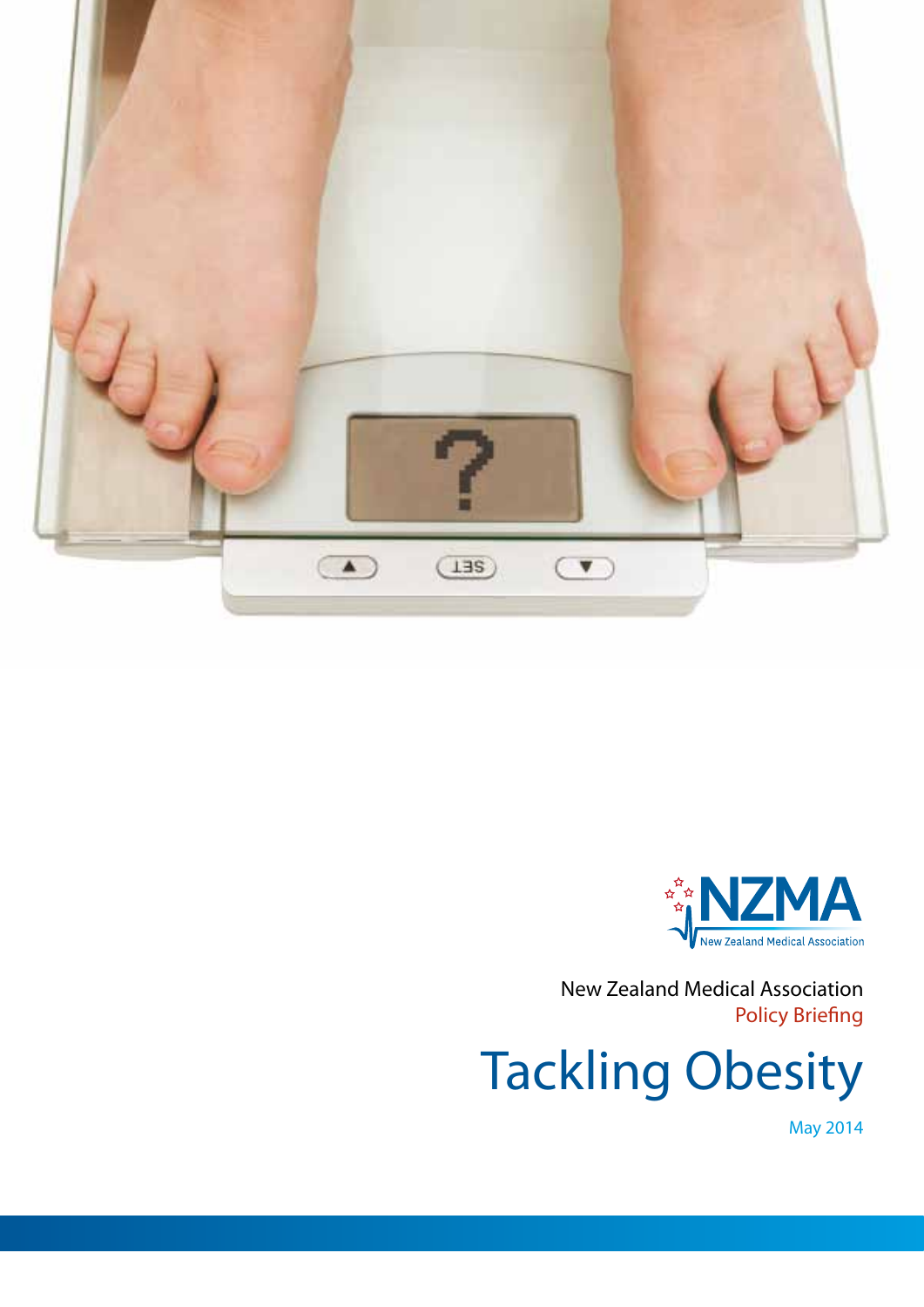## *Obesity is a major public health issue in New Zealand.*

Tackling obesity is the collective responsibility of all of society, including healthcare professionals, policy makers, educators, the food industry, parents, concerned individuals, community groups, NGOs and government.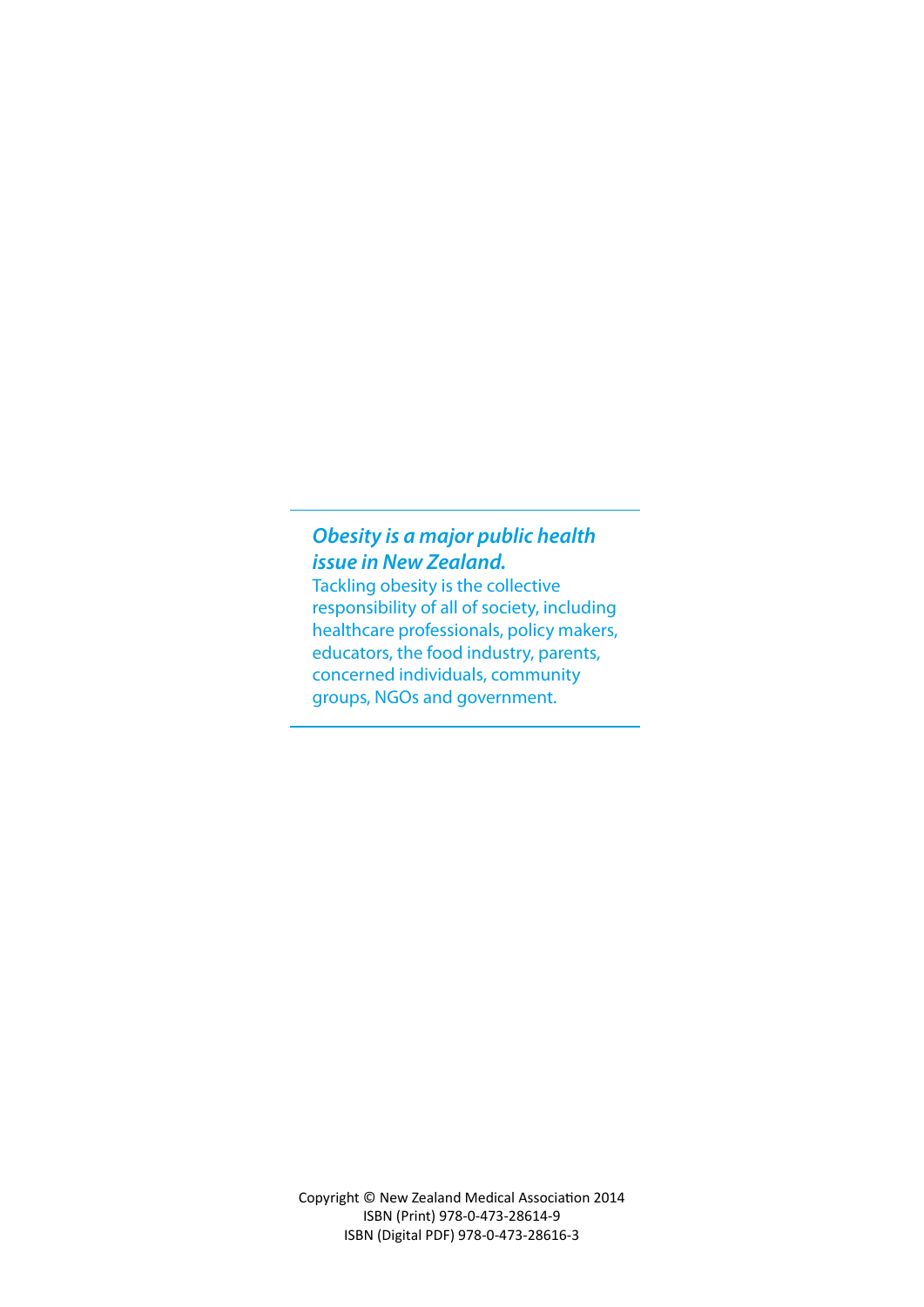## **Contents**

| Restricting marketing to children                                         | 15  |
|---------------------------------------------------------------------------|-----|
| Fiscal instruments to influence consumption                               | 20  |
| Food- and nutritional-based guidelines for schools and public services    | 21  |
| Audit of fast food density/licensing                                      | 22  |
| Health impact assessments and spatial planning at a local authority level | 22  |
|                                                                           | .23 |
| Better nutritional information and food labelling                         | 23  |
| Education in schools                                                      | 24  |
| Improved education for women and families                                 | 25  |
|                                                                           |     |
|                                                                           |     |
|                                                                           |     |
|                                                                           |     |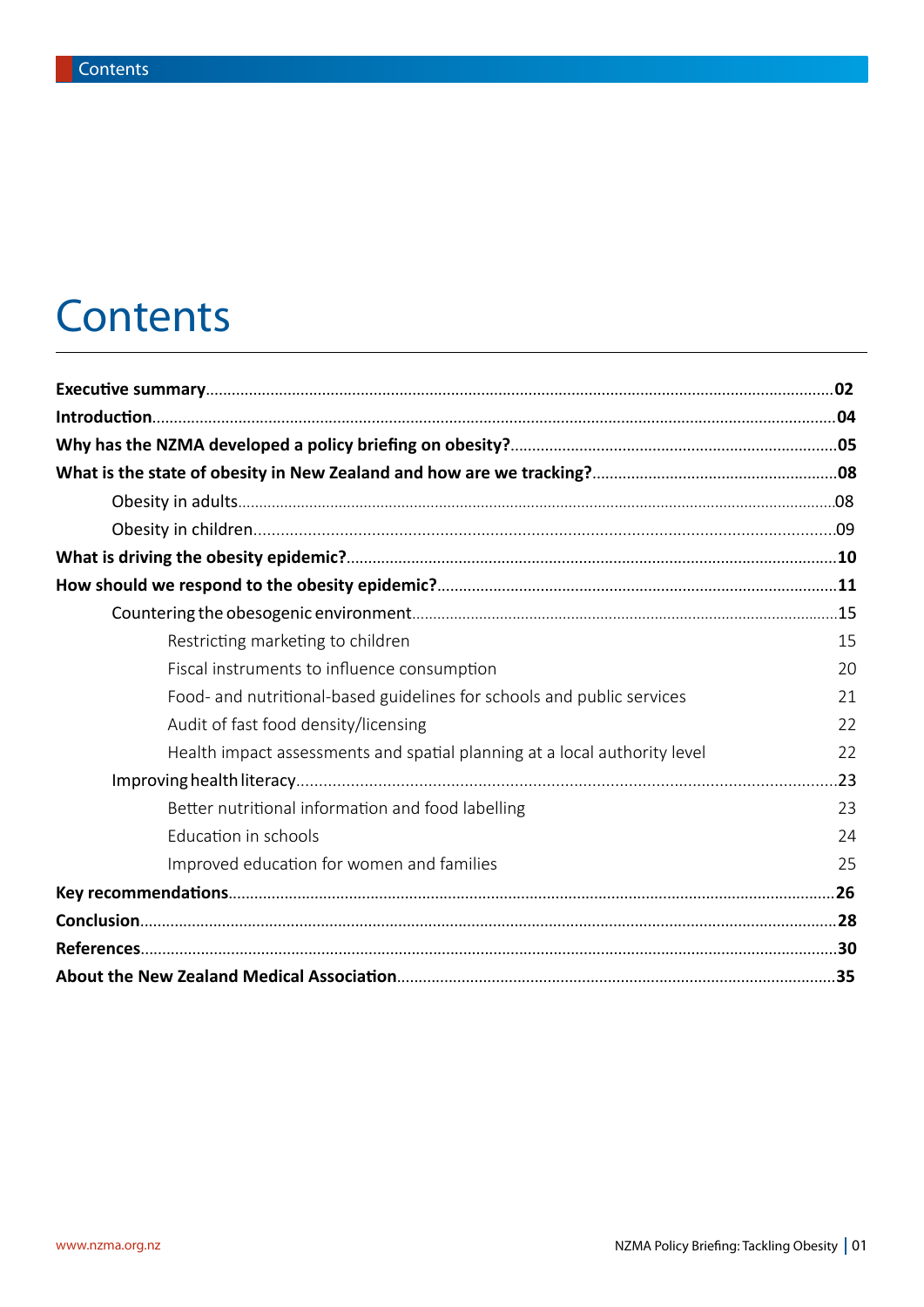## Executive summary



**Existing** approaches to tackling obesity in New Zealand are not doing enough. New Zealand is now the fourth most obese country in the OECD, with nearly two thirds of adults either overweight (34%) or obese (31%). The rate of obesity is highest in Māori adults (48%) and Pacific adults (68%), and in those with greatest levels of deprivation. The obesity rate in children continues to increase.

Obesity is a preventable risk factor for the development of various non-communicable diseases such as type 2 diabetes, heart disease and several cancers, and is associated with a huge financial burden on the healthcare system, as well as indirect costs to society.

The causes of obesity are complex. Key drivers include the increased availability of cheap, palatable and energy-dense foods, persuasive and pervasive food marketing, and reduced physical activity. This has led to an 'obesogenic' environment in which making the healthy choice has become increasingly difficult and expensive.

There are compelling reasons for doctors to lead multisectoral efforts to halt and reverse the obesity epidemic. Doctors witness the effects of obesity daily. They have a key role and an ethical responsibility to advocate for their patients, as well as for improved population health and health equity.

Tackling obesity is the collective responsibility of all of society, including healthcare professionals, policy makers, educators, the food industry, parents,

concerned individuals, community groups, NGOs and government. There is no single solution to obesity. Policy responses must be multifaceted and draw on the best-available evidence, without undue influence or interference from commercial interests or ideology. Key aspects to consider include efficacy, cost-effectiveness, implementation issues (including feasibility and sustainability) and effects on equity. A core aim of strategies to tackle obesity should be to help make the healthy choice, the easy choice.

The NZMA recommends that a suite of measures be considered as part of an approach to tackling New Zealand's obesity epidemic. Central to these measures will be countering the obesogenic environment and improving health literacy. We believe that government is in the best position to implement an integrated response to the obesity epidemic via a combination of legislative, regulatory and policy levers. These measures are necessary to complement community-based approaches to obesity. Many of the key policy approaches to obesity are costsaving or cost-neutral to government.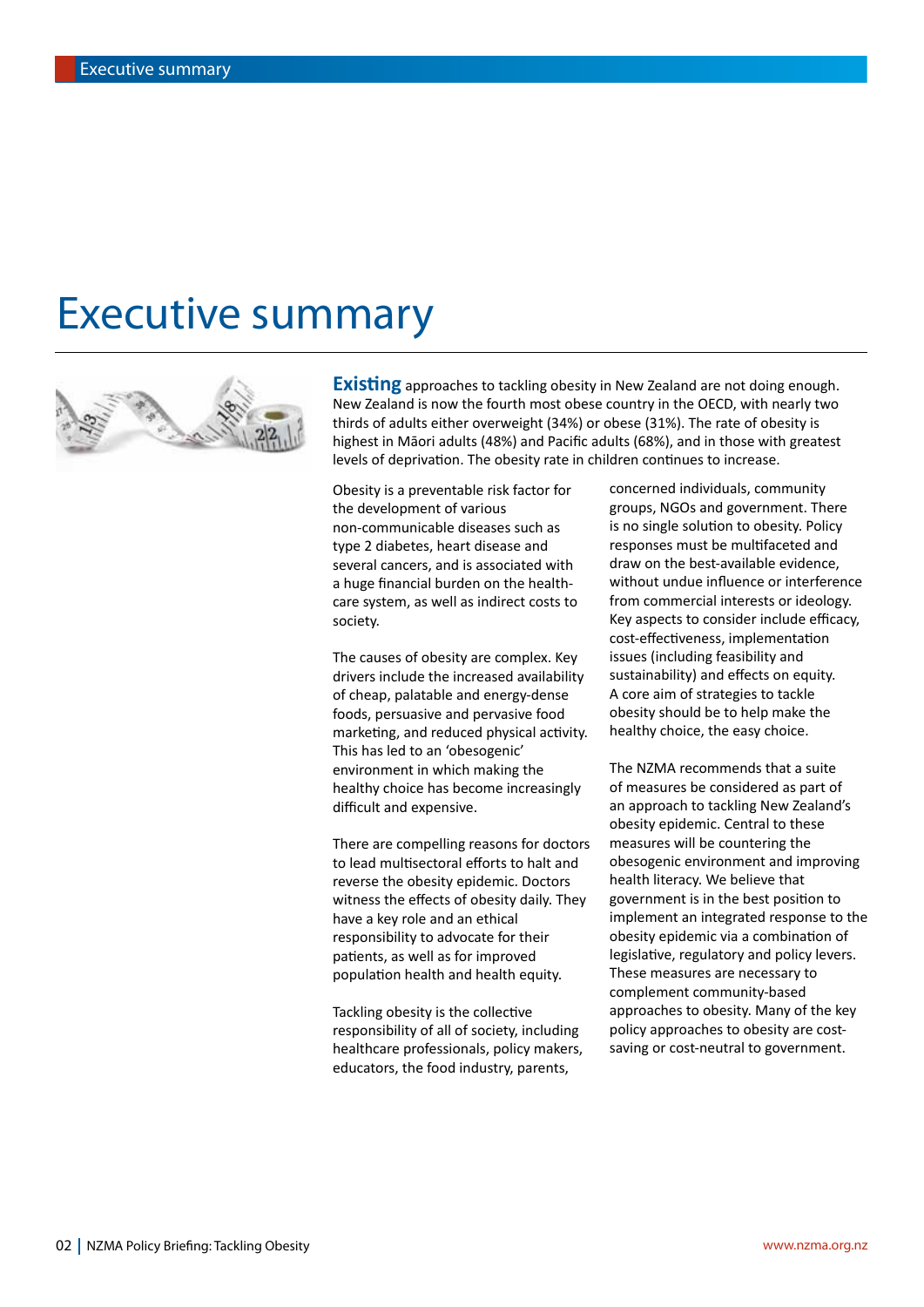### **Recommendations:**

While this policy briefing is intended for a diverse audience, the following recommendations are directed primarily at doctors, politicians and policy makers:

- **1** Health professionals should take every opportunity to engage sensitively with patients who are obese, providing them with advice for healthy living and directing them to exercise and nutrition programmes as appropriate. Recognising and acting on obesity in childhood is of particular importance. Community-based approaches to obesity, as well as nutrition and exercise programmes, should be expanded across the country. These approaches need to be complemented by policy and regulatory initiatives. Greater protection from the marketing of unhealthy food should be afforded to children. This should entail a more stringent statutory regulatory regime that addresses all forms of marketing, including product packaging and sponsorships. The use of fiscal instruments in **2 3 4**
- the New Zealand context should be evaluated as a means of influencing food consumption, with priority given to a tax for sugar sweetened beverages (SSB).
- A consistent and easy-tounderstand food labelling system, preferably the traffic light **5**

concept, should be developed and implemented on the front of packaging to help inform consumers about their food choices. Restaurants and fast food outlets should be encouraged to develop visible calorie indicators.

- Food and nutrition guidelines should be introduced in school canteens and in all public services including hospitals. **6**
	- Nutrition should be included as part of the mandatory curriculum in schools.
- The licensing of fast food premises should be audited by local authorities, with a view to reducing the proximity of fast food outlets to schools and leisure centres. **8**
- Local authorities should work with public health officials to conduct health impact assessments of planning decisions to facilitate urban environments that support physical activity. **9**
- The concept of a health target around the provision of healthy living advice for pregnant women should be considered, eventually expanding this to all patients. **10**

**Crucially,** all policy measures to address obesity, including those recommended above, must be subject to rigorous evaluation, with appropriate adjustments and modifications as required.

**7**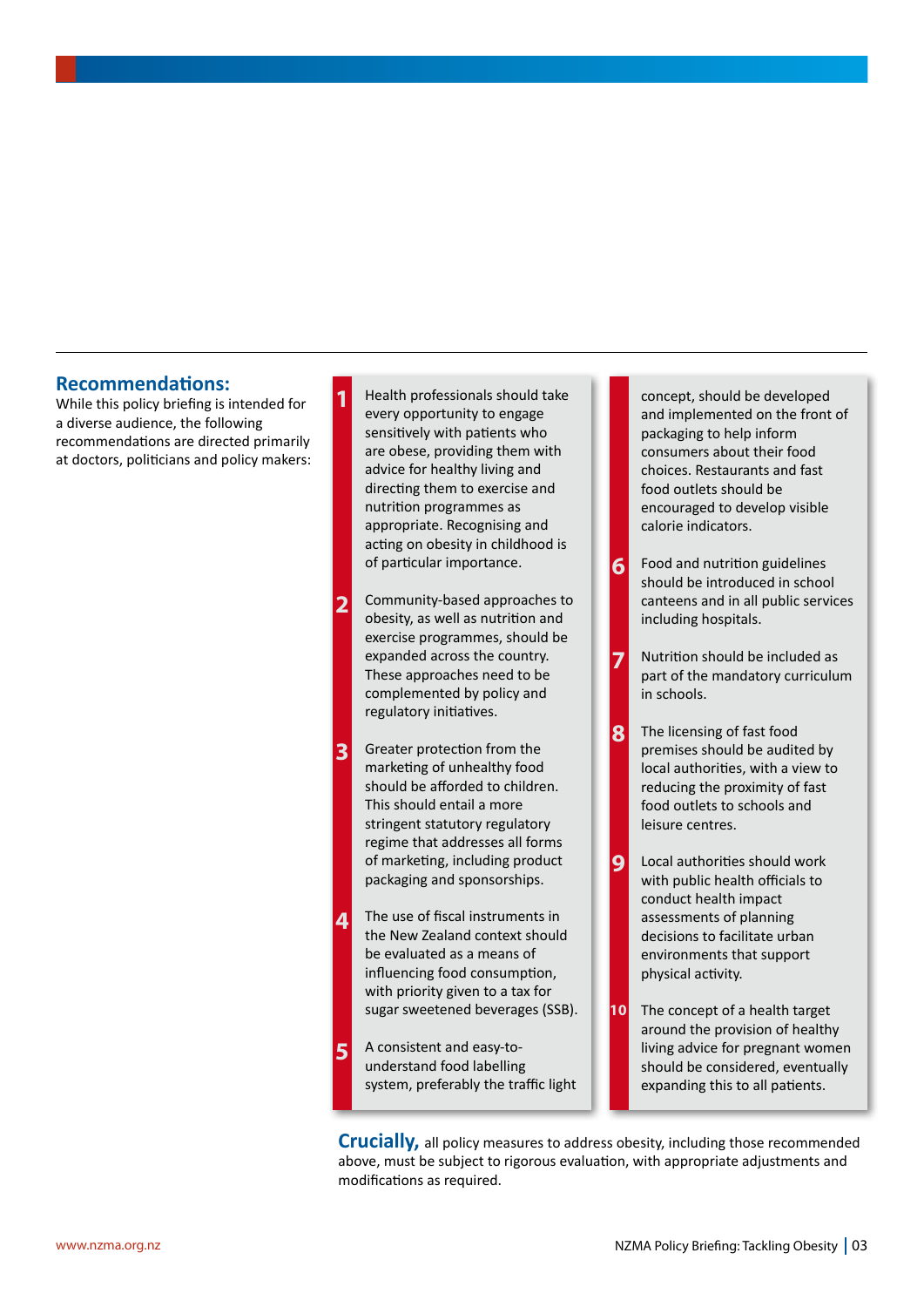## Introduction

"Obesity in New Zealand is a public health disaster"

> Professor Robert Beaglehole June 2013

1OECD (2013), "Overweight and obesity", in OECD Factbook 2013: Economic, Environmental and Social Statistics, OECD Publishing. <sup>2</sup> Swinburn B, Wood A. Progress on obesity prevention over 20-years in Australia and New Zealand. Obes Rev 2013; 14 (Suppl. 2), 60–68 <sup>3</sup> University of Otago Edgar National Centre for Diabetes and Obesity Research. NZ's Waistline what will it take to fix it? Wellington, 7 June, 2013 4Gluckman P. The role of evidence in policy formation and implementation: A report from the Prime Minister's Chief Science Advisor, September 2013

<sup>5</sup> Swinburn BA, Sacks G, Hall KD, et al. The global obesity pandemic: shaped by global drivers and local environments. Lancet. 2011 Aug 27;378(9793):804–14

**New Zealand** has the unenviable record of being ranked fourth worst in the OECD (below only the United States, Mexico and Hungary) when it comes to our rates of obesity.<sup>1</sup> Despite obesity having been identified over two decades ago as a potential public health time bomb, efforts to tackle obesity in New Zealand have been piecemeal and largely unsuccessful.

A recent review of the lessons learned from over 20 years of obesity prevention efforts makes for gloomy reading.2 Despite several comprehensive reviews and strategies over the years, few recommended regulatory policies have been implemented. Worse, certain policies that may have been effective (eg, healthy school food guidelines) have been rescinded.

Nevertheless, the scale of the issue and the implications for the health and wellbeing of all New Zealanders, not to mention the fiscal costs of doing nothing, have led to renewed calls for action on obesity. A symposium held in Wellington on 7 June 2013 was the third in a series of national meetings to continue to encourage collaborative action against obesity, and featured presentations from several internationally renowned obesity experts.<sup>3</sup>

While the distinct lack of progress in halting and reversing the obesity epidemic since the last symposium two years earlier was disheartening, the evidence base to help inform policy measures to tackle obesity is growing.

New Zealand is fortunate to have some of the world's leading scientific experts in nutrition and obesity. It is hoped that key decision makers heed the advice of the Prime Minister's Chief Scientific Advisor on the role of evidence in policy formation and implementation.4 Specifically, we note Professor Gluckman's recent caution that "there have been too many examples where appealing to apparently confused science masks what is in fact an ideological issue". When it comes to the obesity epidemic, we must not allow ideology to stand in the way of solutions.

**"Governments have a fundamental role in helping to make healthy choices the easy choice"**

- Lancet Series on Obesity<sup>5</sup>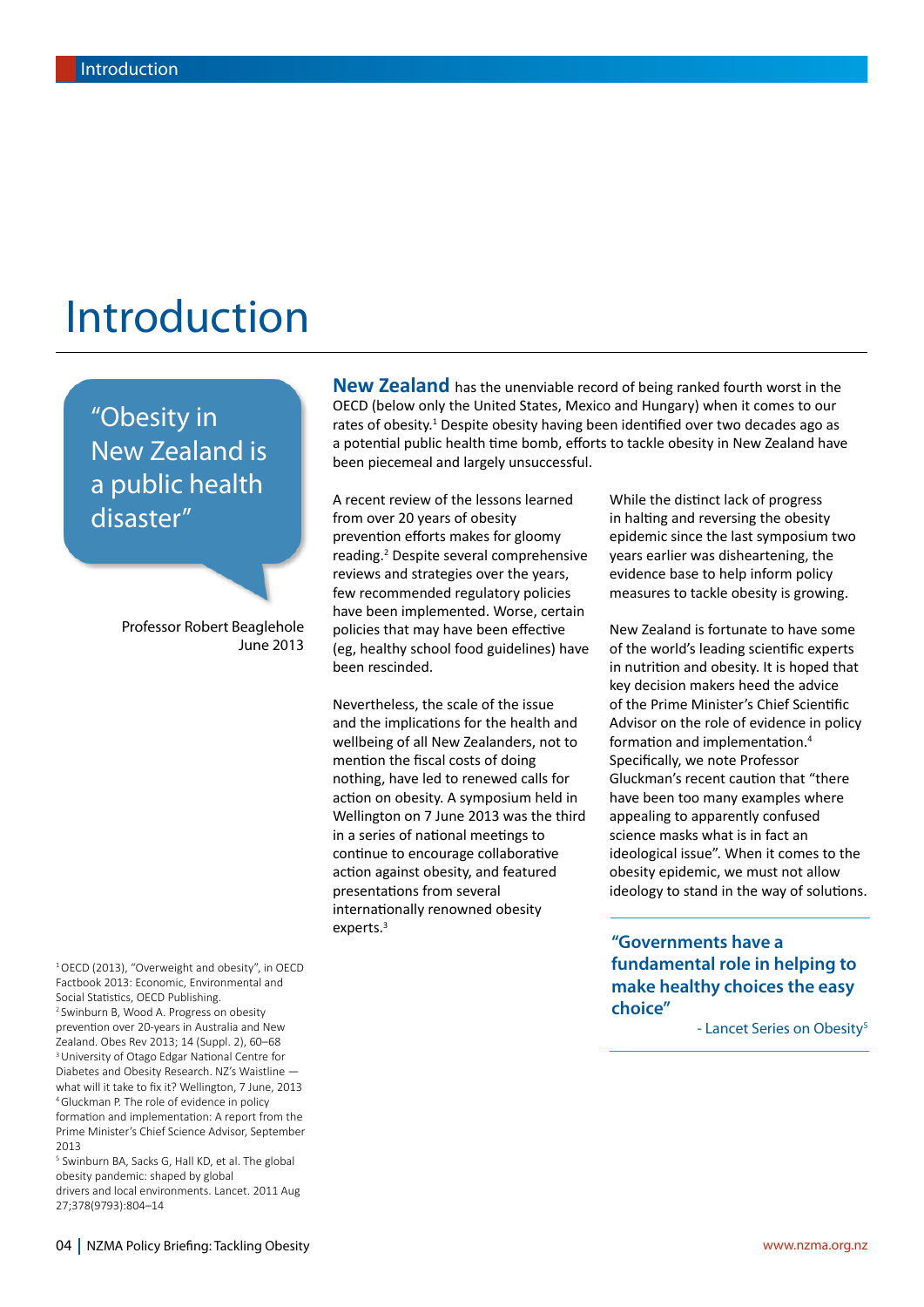# Why has the NZMA developed a policy briefing on obesity?



**Existing** approaches to obesity do not appear to be halting or reversing this major public health problem. As the largest voluntary pan professional medical organisation in New Zealand, the New Zealand Medical Association (NZMA) believes that it is well placed to articulate, and advocate for, an evidence-informed, multisectoral policy response to obesity. Further information about the NZMA can be found at the back of this document.

Doctors regularly witness the effects of obesity first hand during their clinical practice, and are all too familiar with the adverse effects of obesity on individuals' health, their quality of life and their families. Doctors have an ethical responsibility to act in the best interests of their patients, and the population as a whole.<sup>6</sup> The Role of the Doctor Statement, developed by the NZMA in 2011, is unambiguous in its position that doctors are advocates for improved population health and health

equity for all people.<sup>7</sup> This statement also recognises that doctors have diverse roles, within and outside the health sector, in the promotion and maintenance of both individual and population health. As leaders, doctors have a role in applying their intellectual and scientific skills in the development of policy. This is especially so when it comes to health and social policies designed to address a complex issue such as obesity.

**"Obesity may supplant tobacco as the leading potentially modifiable risk to health by 2016"**

- Ministry of Health Report, 2013<sup>8</sup>

6NZMA. Code of Ethics for the New Zealand Medical Profession, Wellington, 2008. 7NZMA. Consensus Statement on the Role of the Doctor in New Zealand, November 2011. 8Ministry of Health. 2013. Health Loss in New Zealand: A report from the New Zealand Burden of Diseases, Injuries and Risk Factors Study, 2006– 2016. Wellington: Ministry of Health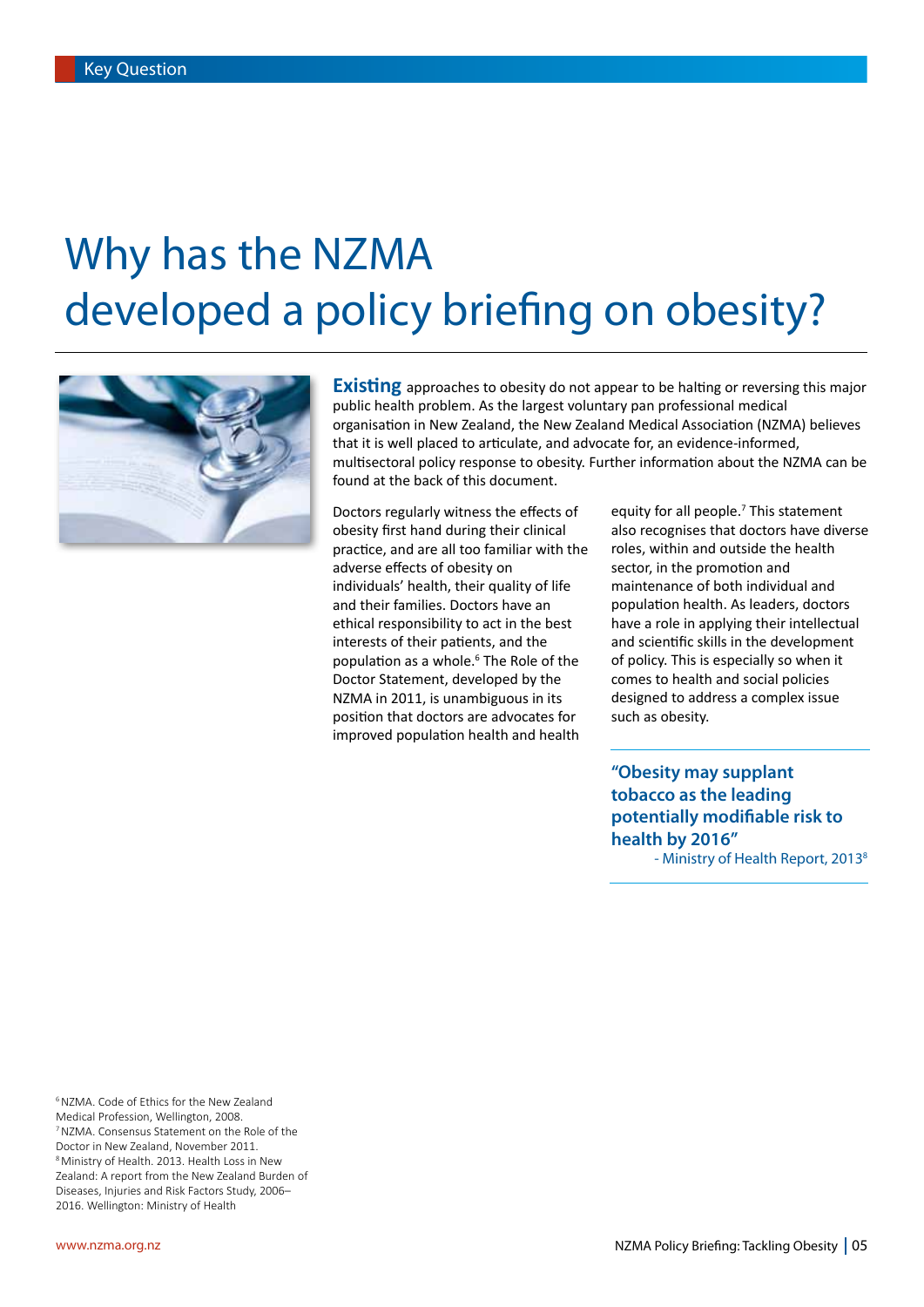### **Obesity in pregnancy**



gestational diabetes pre-eclampsia C-section stillbirth fetal abnormalities

## **Obesity and Cancer**

Obesity is associated with an increased risk of several types of cancer, including colon, endometrium, postmenopausal breast, kidney, oesophagus, pancreas, gallbladder, liver, and haematological malignancy.

These increased risks vary by gender. For example, in men, an increase in BMI by 5 kg/m² increases the risk of oesophageal cancer by 52% and colon cancer by 24%. In women, an increase in BMI by 5 kg/m<sup>2</sup> increases the risk of endometrial cancer by 59%, gall bladder cancer by 59%, and postmenopausal breast cancer by 12%.14

As BMI increases by 5 kg/m<sup>2</sup>, overall cancer mortality increases by 10%. 15

It has been estimated that excess weight and obesity causes approximately 20% of all cancer cases.16

<sup>9</sup> Guh DP, et al. The incidence of co-morbidities related to obesity and overweight: a systematic review and meta-analysis. BMC Public Health. 2009 Mar 25;9:88; Pi-Sunyer X. The medical risks of obesity. Postgrad Med. 2009 Nov;121(6):21–33; Renehan AG, et al. Body-mass index and incidence of cancer: a systematic review and meta-analysis of prospective observational studies. Lancet. 2008 Feb 16;371(9612):569–78; AIHW 2004. The relationship between overweight, obesity and cardiovascular disease: a literature review prepared for the National Heart Foundation Australia. Cardiovascular disease series no. 23. Cat. no. CVD 29. Canberra: AIHW;<br><sup>10</sup> Guh DP, et al. 2009.

It is important to note that obesity is an established, yet preventable, risk factor for the development of various noncommunicable diseases (NCDs). These include type 2 diabetes (see figure 1), cardiovascular disease and many cancers (see box)<sup>9</sup>. Excess body weight also contributes to non-fatal but costly or disabling disorders such as osteoarthritis, gallstones, gynaecologic irregularities, asthma and sleep apnoea.<sup>10</sup> These conditions are often also associated with an adverse impact on health-related quality of life.11 Obesity also has a twoway association with various

psychological conditions, including depression.12 While not all people with obesity are unwell, many people with obesity have multiple morbidities.

Obesity in pregnancy is associated with adverse maternal, fetal and neonatal outcomes. These include increased risks of gestational diabetes, pre-eclampsia, Caesarean section, stillbirth and congenital fetal anomalies. Infants born to mothers with gestational diabetes are also more likely to develop obesity and type 2 diabetes themselves.<sup>17</sup>



**Figure 1.**  The risk of developing type 2 diabetes increases dramatically with increasing body mass index.<sup>13</sup>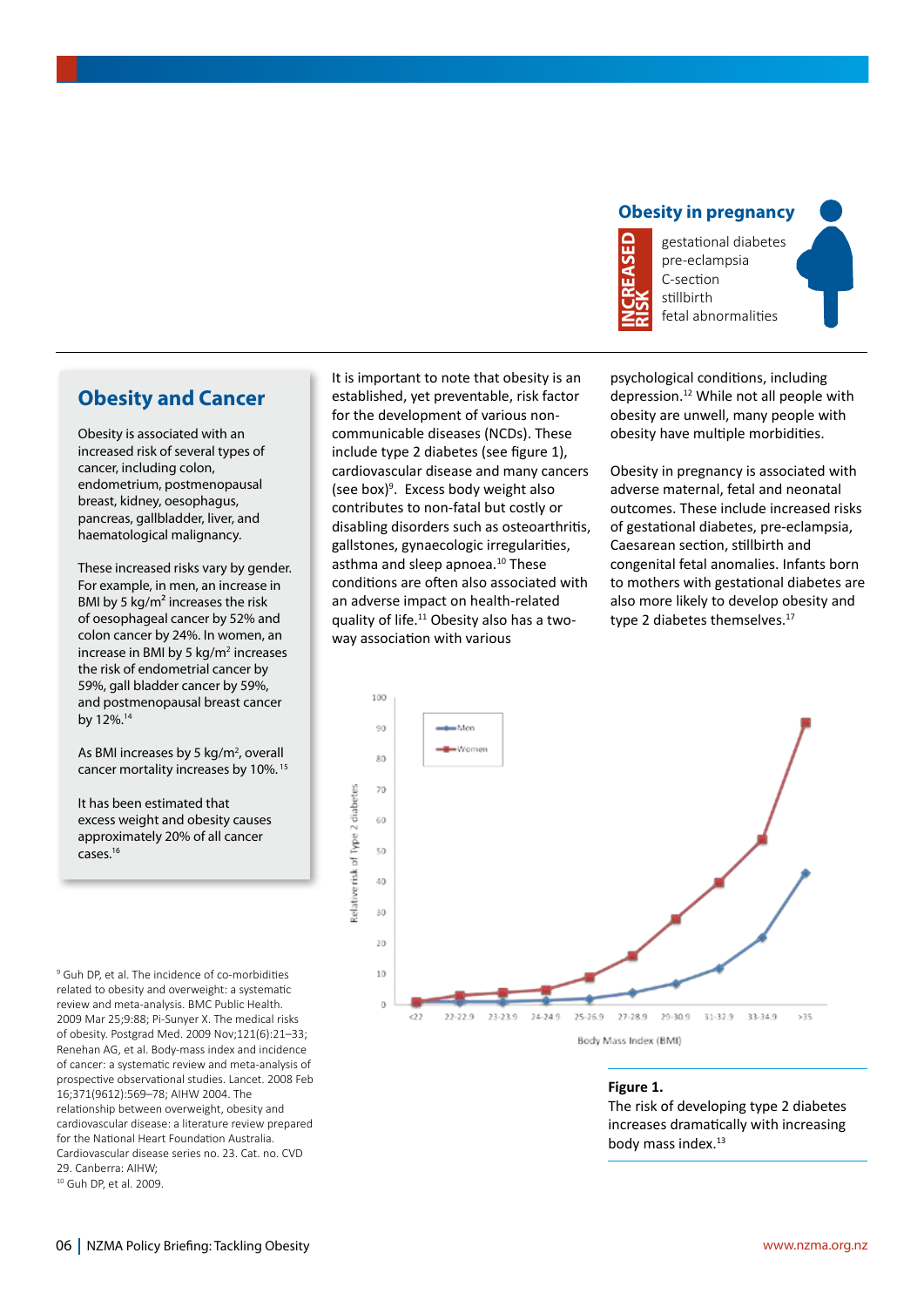

Obese individuals have medical costs **30% higher** than those with normal weight

**4.5%** of total healthcare expenditure in NZ (\$686 million) can be attributed to obesity



*(2006 data)*

In addition to poor health outcomes and adverse quality of life for individuals, obesity exerts a huge economic burden on the healthcare system via direct health costs, and represents a burden to wider society via indirect costs such as lost productivity. A recent systematic review of the economic burden of obesity worldwide found that obesity accounted for 0.7–2.8% of a country's total healthcare costs, with obese individuals having medical costs 30% higher than those of normal weight.<sup>18</sup> In New Zealand, the healthcare costs attributable to excess weight and obesity were estimated to be NZ\$686 million or 4.5% of New Zealand's total healthcare expenditure in 2006, while the costs of lost productivity were estimated to be NZ\$98 million to NZ\$225 million depending on the methodology.<sup>19</sup>



At the outset, it is important to acknowledge that there is no silver bullet when tackling obesity. Any approach to this complex issue must be multifaceted, comprehensive and involve a 'whole-of-society' approach. Accordingly, while this policy briefing is intended for a diverse audience, the suite of recommendations is directed primarily at doctors, politicians and policy makers.

**"Health systems everywhere are already struggling to contain costs. Without prevention and control of the risk factors for obesity now, health systems will be overwhelmed to breaking point"**

- Lancet editorial<sup>20</sup>

<sup>11</sup> Anandacoomarasamy A, et al. Influence of BMI on health-related quality of life: comparison between an obese adult cohort and age-matched population norms. Obesity (Silver Spring). 2009 Nov;17(11):2114–8

<sup>12</sup> Markowitz S, et al. Understanding the Relation Between Obesity and Depression: Causal Mechanisms and Implications for Treatment. Clinical Psychology: Science and Practice 2008; 15(1)1–20; Pulgarón ER. Childhood obesity: a review of increased risk for physical and psychological comorbidities. Clin Ther. 2013 Jan;35(1):A18–32. doi: 10.1016/j.clinthera.2012.12.014.

<sup>13</sup> Colditz GA, et al. Weight as a risk factor for clinical diabetes in women. Am J Epidemiol 1990; 13: 501–513; Chan, et al. Obesity, fat distribution and weight gain as risk factors for clinical diabetes in men. Diabetes Care 1994; 17: 961–969

<sup>14</sup> Renehan AG, et al. Body-mass index and incidence of cancer: a systematic review and meta-analysis of prospective observational studies. Lancet 2008; 371: 569–78

<sup>15</sup> Basen-Engquist K, Chang M. Obesity and cancer risk: recent review and evidence. Curr Oncol Rep. 2011 Feb;13(1):71–6

<sup>16</sup> Wolin KY, Carson K, Colditz GA. Obesity and cancer. Oncologist. 2010;15(6):556–65

<sup>17</sup> Galtier-Dereure F, et al. Obesity and pregnancy: complications and cost. Am J Clin Nutr. 2000 May;71(5 Suppl):1242S–8S.

18 Withrow D, Alter DA. The economic burden of obesity worldwide: a systematic review of the direct costs of obesity. Obes Rev 2011;12:131–41

<sup>19</sup> Lal A, et al. Health care and lost productivity costs of overweight and obesity in New Zealand. Aust NZ J Public Health 2012;36(6):550–6

<sup>20</sup> Anon. Urgently needed: a framework convention for obesity control. Lancet 2011;378:741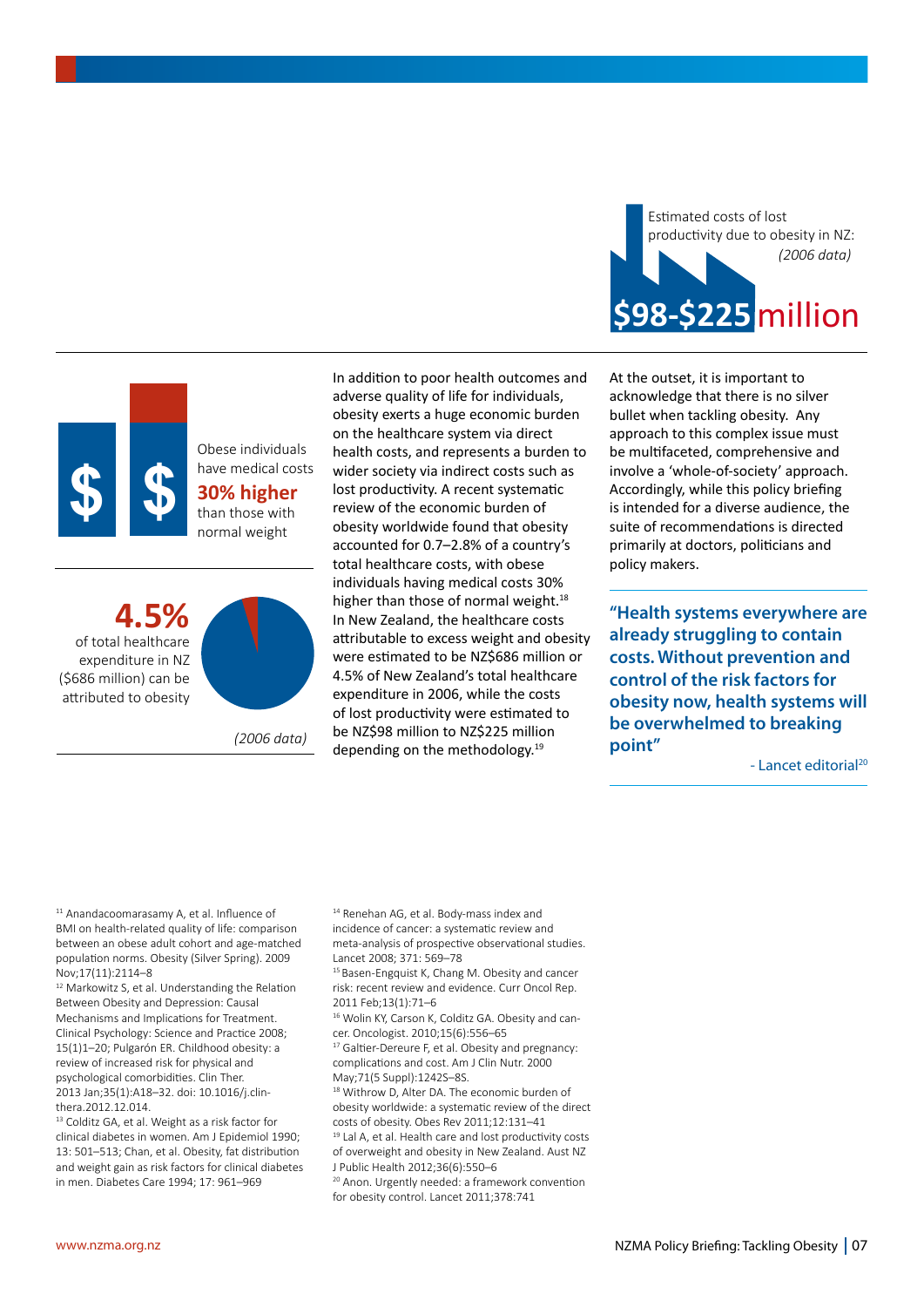# What is the state of obesity in New Zealand and how are we tracking?



Obesity in the<br>NZ adult pop. (%) NZ adult pop. (%) Obesity in the **31% 19%** 1997 2012/13 **Data** on obesity in New Zealand are collected as part of the New Zealand Health Survey and published on the Ministry of Health website.<sup>21</sup> Obesity in adults was defined as a body mass index (BMI) of 30 or more. Obesity in children (aged 2–14 years) used BMI cut-off points developed by the International Obesity Taskforce.22

## **Obesity in adults**

As a nation, we are faring poorly when it comes to the state of obesity. New Zealand is now the fourth most obese country in the OECD, $23$  with nearly two thirds of adults either overweight (34%) or obese (31%).<sup>24</sup> Over one million adults are now obese in New Zealand. The rate of obesity is considerably higher in Māori (48%) and Pacific adults (68%).<sup>25</sup>

New Zealand's rate of adult obesity is higher than Australia (25%) and the OECD average (17%).<sup>26</sup> Furthermore, the obesity rate has increased substantially over the past 15 years, from 19% in 1997 to 31% in 2012/2013.<sup>27</sup> Average BMI has increased from 26.1 to 27.7 over the same period.<sup>28</sup>

There is a clear association between deprivation and obesity. The obesity rate is much higher among people living in the most deprived neighbourhoods (44%) than in people living in the least deprived neighbourhoods (27%).<sup>29</sup> This relationship remains strong even after adjusting for age, sex and ethnicity, with people living in the most deprived areas 1.5 times more likely to be obese than those living in the least deprived areas.<sup>30</sup>

**Over one million adults are now obese in New Zealand.**

<sup>21</sup> Details about the New Zealand Health Survey and results are available at http://www.health.govt.nz/ nz-health-statistics/national-collections-and-surveys/surveys/current-recent-surveys/new-zealandhealth-survey

22Cole TJ, et al. 2000. Establishing a standard definition for child overweight and obesity worldwide: international survey. British Medical Journal 320(7244):1240–3

24Ministry of Health. 2013. New Zealand Health Survey: Annual update of key findings 2012/13. Wellington: Ministry of Health.

- $25$  Ibid
- $26$  Ibid
- $27$  Ibid
- $28$  Ibid  $29$  Ibid
- <sup>30</sup> Ibid

<sup>&</sup>lt;sup>23</sup> OECD Factbook, 2013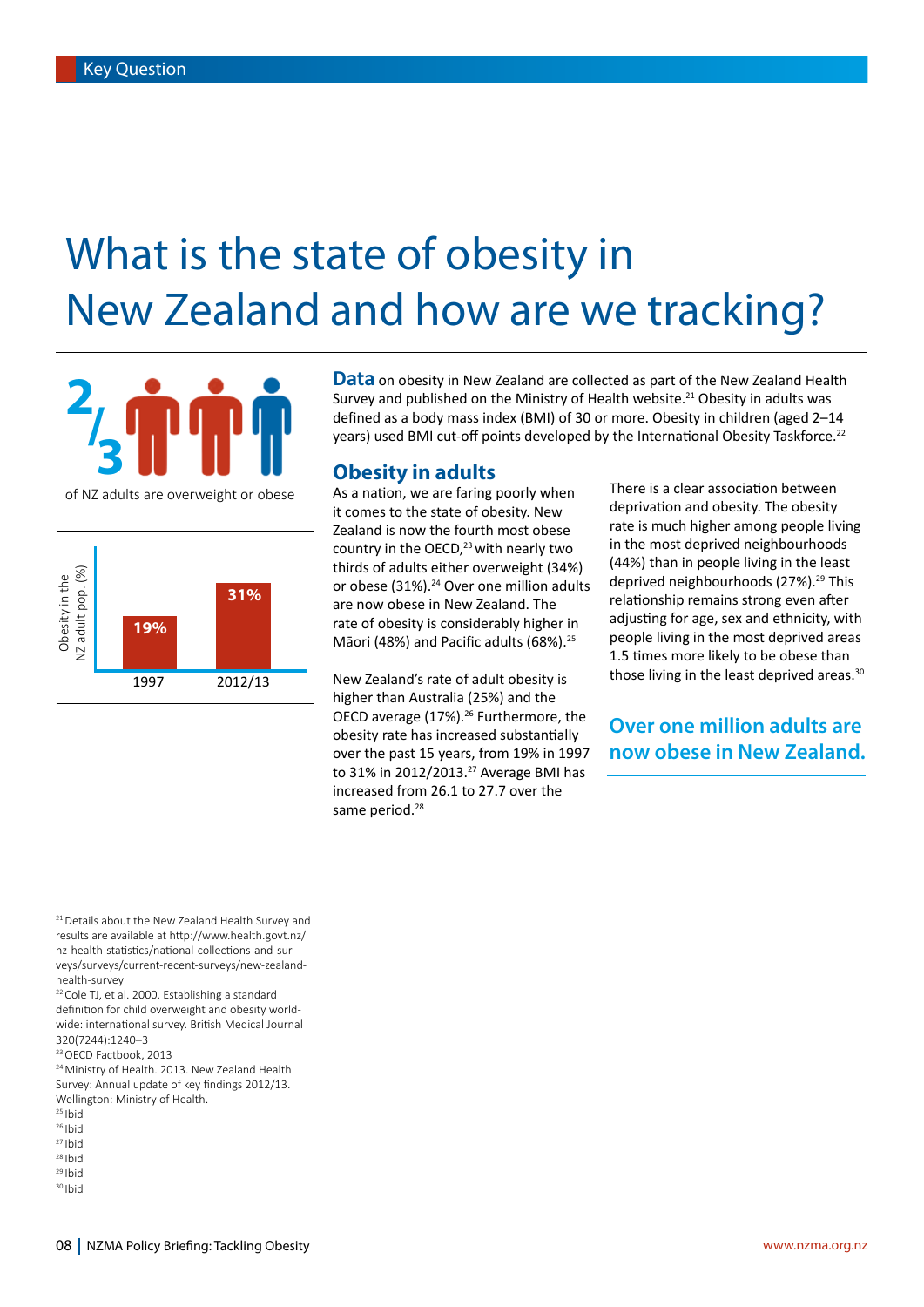

New Zealand is the fourth most obese



## **Obesity in children**

About one in nine children (11%) in New Zealand is obese.<sup>31</sup> This represents around 85,000 children. A further two in 10 children (22%) are overweight about 170,000 children. The rate of obesity is higher in Māori children (one in five children; 19%) and Pacific children (one in four children; 25%).<sup>32</sup>

As with adults, childhood obesity is much higher among children living in the most deprived areas (20%) than among

those living in the least deprived areas (5%). After adjusting for age, sex and ethnicity, children living in the most deprived areas were three times more likely to be obese than children who live in the least deprived areas.<sup>33</sup> Of particular concern is the increase in the rate of childhood obesity from 2006/07 (8%) to 2012/13 (11%).<sup>34</sup> Worryingly, this increase is occurring in the context of plateauing or even decreasing rates of childhood obesity in many other OECD countries.35

**1.5 & 3.0**



The amounts by which adults & children who live in the most deprived areas are more likely to be obese than those living in least deprived areas

<sup>31</sup> Ministry of Health. 2013. New Zealand Health Survey: Annual update of key findings 2012/13. Wellington: Ministry of Health.

<sup>32</sup> Ibid

<sup>33</sup> Ibid

<sup>34</sup> Ibid

<sup>35</sup> Nichols MS, et al. Decreasing trends in overweight and obesity among an Australian population of preschool children. Int J Obes (Lond). 2011 Jul;35(7):916–24; Olds T, et al. Evidence that the prevalence of childhood overweight is plateauing: data from nine countries. Int J Pediatr Obes. 2011 Oct;6(5-6):342–60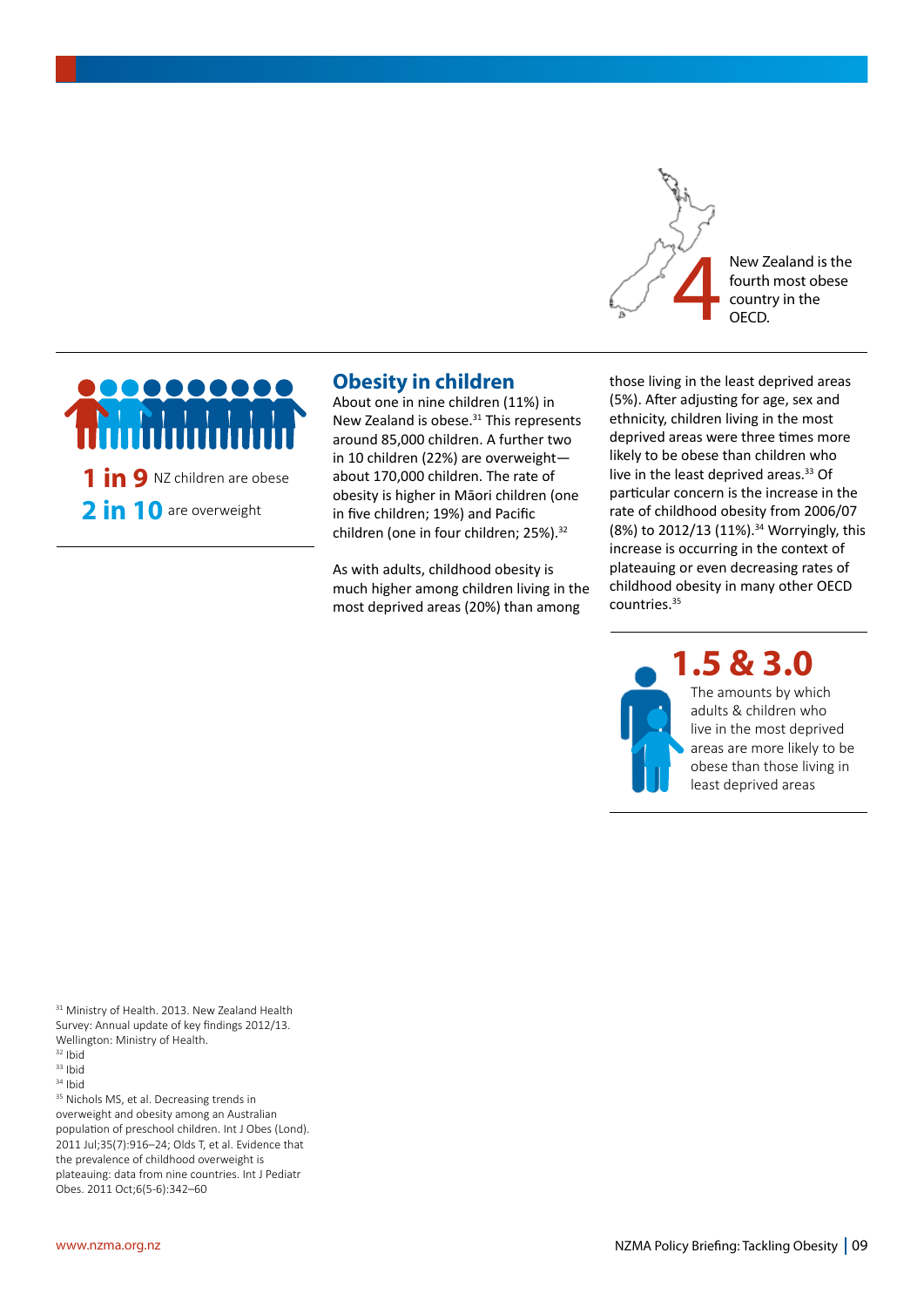# What is driving the obesity epidemic?



36 Anon. Urgently needed: a framework convention for obesity control. Lancet 2011;378:741 <sup>37</sup> Swinburn BA, et al. The global obesity pandemic: shaped by global drivers and local environments. Lancet. 2011 Aug 27;378(9793):804–14. <sup>38</sup> Ibid

39 Jenkin G, Signal L, Thomson G. Nutrition policy in whose interests? A New Zealand case study. Public Health Nutr 2012;15(8):1483–8

40Clinton J, et al. Overview of the Let's Beat Diabetes evaluation 2009: final report. Auckland UniServices Limited, The University of Auckland: Auckland, 2009; Clinton J, et al., for the Nelson Marlborough District Health Board. Summary of the Evaluation of the Nutrition and Physical Activity Programme: 2007–2010 Final Report. April 2011; Mercer C, et al. Evaluating a healthy eating, healthy action program in small Māori communities in Aotearoa, New Zealand. Aust J Prim Health 2012; 19(1): 74–78

**"The increasing weight of people worldwide is the result of a normal response, by normal people, to an abnormal environment"** - Lancet editorial<sup>36</sup>

**Obesity** is caused by a chronic energy imbalance involving both dietary intake and physical activity patterns. While the behavioural patterns and their environmental determinants are complex, important drivers of the obesity epidemic have been identified.<sup>37</sup> Key drivers of obesity include the increased availability of cheap, palatable and energy-dense foods, persuasive and pervasive food marketing, and reduced physical activity.<sup>38</sup> This has led to what is often termed an 'obesogenic' environment, in which making the healthy choice is becoming increasingly difficult.

To date, policy responses to the obesity epidemic have generally been piecemeal and largely ineffectual. It appears that a prevailing ideology of individual responsibility and vested commercial

interests have combined to thwart, dilute and undermine previous attempts at effective policies to counter the challenge of obesity. $39$  For example, only a handful of the 55 recommendations arising from a Parliamentary Inquiry into Obesity and Diabetes in 2006-07 were actually ever enacted. The Healthy Eating Healthy Action (HEHA) strategy — launched in 2003 as the Ministry of Health's strategic approach to improving nutrition, increasing physical activity and achieving healthy weight for all New Zealanders — had its funding cut in 2011, despite emerging evidence for the success of some of its community initiatives.40 Healthy food guidelines for schools, another initiative arising from HEHA with strong support from public health experts, was repealed at least partly on the basis of the primacy of personal choice over regulation.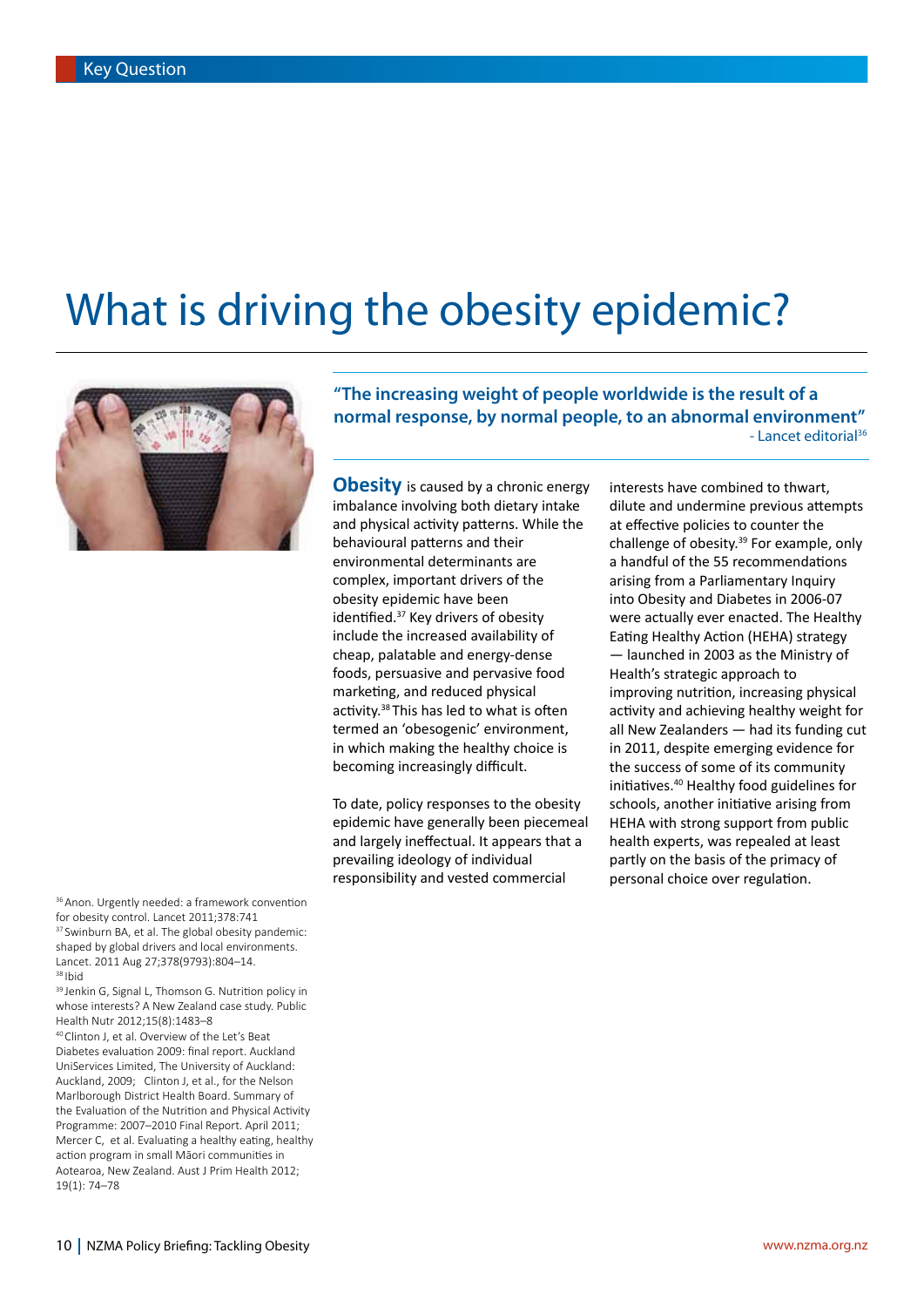# How should we respond to the obesity epidemic?



**Obesity** is not the fault of any one sector, organisation or individual. The NZMA takes the view that tackling obesity is the collective responsibility of all of society. Given the complexity of the obesity epidemic, successfully halting and reversing it is likely to require many sustained interventions at several levels. To facilitate a coordinated response, we suggest the establishment of an overarching national strategy to deal with the epidemic of obesity and related NCDs. This should include representation from all relevant ministries and agencies and be led by a high profile steering group.

While early intervention and prevention is desirable, a life-course approach to tackling obesity is necessary, given that almost 1 million adult New Zealanders are currently obese. People who are obese are at high risk of developing type two diabetes (many already have prediabetic changes), yet sustained weight loss in this group reduces progression to clinical diabetes.<sup>41</sup>

The evidence base to inform robust policy around combating obesity is increasing. And while we have made little progress as a nation in combating obesity, notable pockets of success exist (eg, the APPLE project, Project Energize — see case studies) at a local level.

Sharing these successes must be an important element in our collective response to obesity.

The NZMA contends that policy responses to obesity must draw on the best-available evidence and apply the precautionary principle\*, without undue influence or interference from vested commercial interests and without being constrained by ideology. Key aspects to consider when evaluating policies and measures to combat obesity include efficacy, cost-effectiveness, implementation issues (including feasibility and sustainability) and effects on equity.

<sup>41</sup> Gillett M, et al. Non-pharmacological interventions to reduce the risk of diabetes in people with impaired glucose regulation: a systematic review and economic evaluation. Health Technol Assess. 2012 Aug;16(33):1–236; Horton ES. Effects of lifestyle changes to reduce risks of diabetes and associated cardiovascular risks: results from large scale efficacy trials. Obesity (Silver Spring). 2009 Dec;17 Suppl 3:S43–8

\* The precautionary principle is an approach to decision making in risk management that justifies preventive measures or policies despite some scientific uncertainty, usually about causality or harms. Although most commonly evoked in decisions around climate change, it is increasingly applied to other spheres including public health.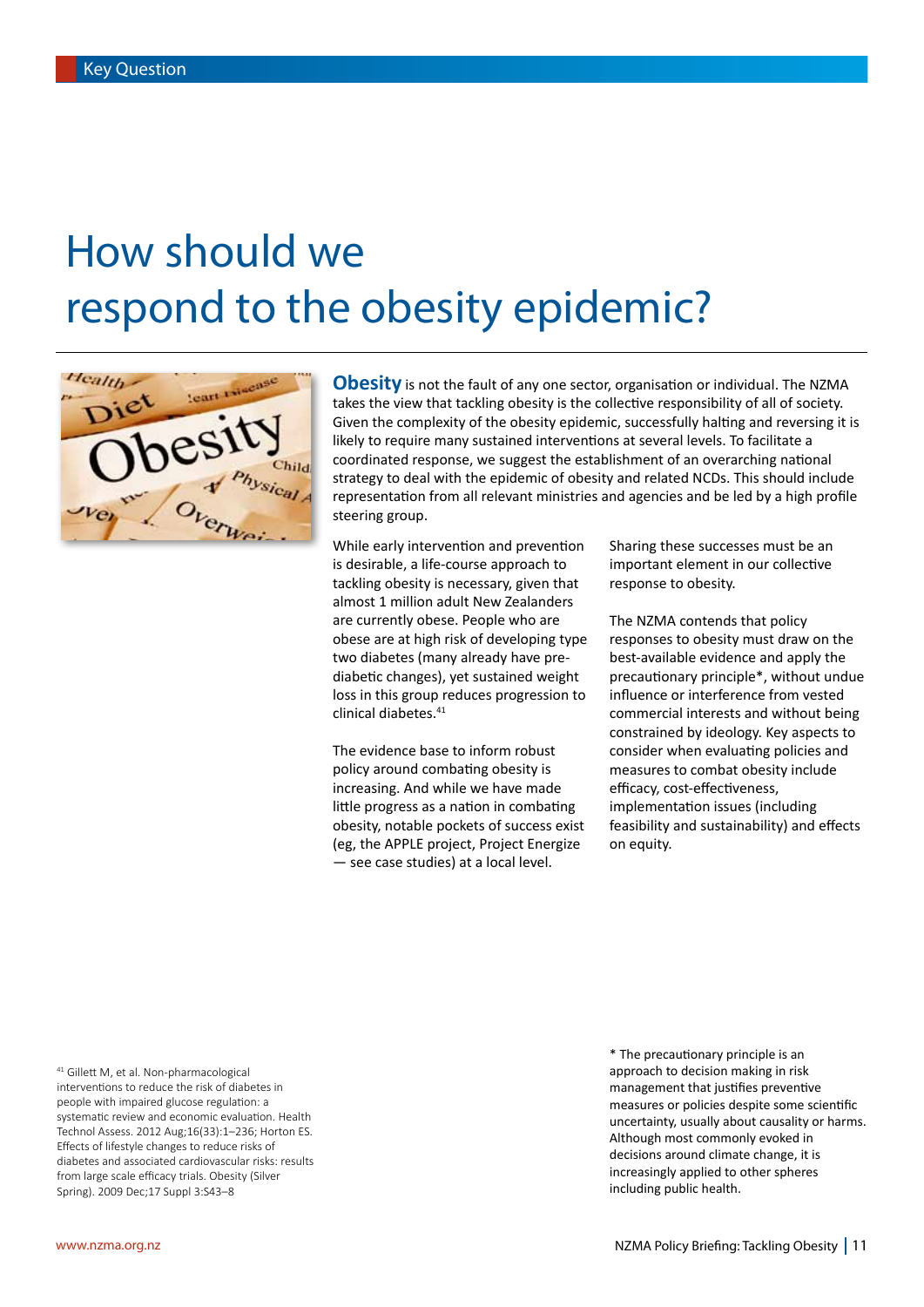**Health professionals are uniquely placed to engage with patients who are obese and to provide advice on healthy living.**

The NZMA calls for a suite of measures as part of a multipronged approach to tackling the obesity epidemic in New Zealand. We believe that a core principle of obesity policies should be to support people to make the healthy choice. In this regard, government is a key actor because only it has the ability to enact policies and regulations to mitigate the obesogenic environment. We welcome the recent endorsement of the WHO global action plan for the prevention and control of noncommunicable diseases 2013-2020, which includes the adoption of voluntary targets to halt the rise in diabetes and obesity.42

Health professionals are uniquely placed to engage with patients who are obese and to provide advice on healthy living. There is evidence that brief interventions can lead to at least shortterm changes in behaviour and body weight if they: i) focus on both diet and physical activity; ii) are delivered

by practitioners trained in motivational interviewing; iii) incorporate behavioural techniques, especially self-monitoring; iv) are tailored to individual circumstances; v) encourage the individual or patient to seek support from other people.<sup>43</sup>

Nevertheless, health professionals cannot achieve success on their own and achieving long-term change will require more than brief advice. There is growing evidence of the effectiveness of specific types of weight reduction programmes.<sup>44</sup> These programmes are currently limited in scale in New Zealand and should be expanded to meet demand. Bariatric surgery should be a more widely provided treatment option for appropriate candidates with severe obesity (BMI of 35 or more) as it has been shown to be a cost effective approach in this group.<sup>45</sup> Even so, these steps alone are unlikely to be adequate to halt and reverse the obesity epidemic.

<sup>42</sup> WHA (2013). Follow-up to the Political Declaration of the High-level Meeting of the General Assembly on the Prevention and Control of Non-communicable Diseases. Sixty-sixth World Health Assembly. 27 May 2013

43 Cavill N et al. Brief interventions for weight management. Oxford: National Obesity Observatory, 2011.

<sup>44</sup> McCombie L, Lean MEJ, Haslam D, and The Counterweight Research Group. Effective UK weight management services for adults. Clinical Obesity  $2012, 2: 96-102$ 

45 Ministry of Health. Assessment of the business case for the management of adult morbid obesity in New Zealand. Wellington: Ministry of Health 2008; Sjöström L. Review of the key results from the Swedish Obese Subjects (SOS) trial — a prospective controlled intervention study of bariatric surgery. J Intern Med 2013; 273(3):219–34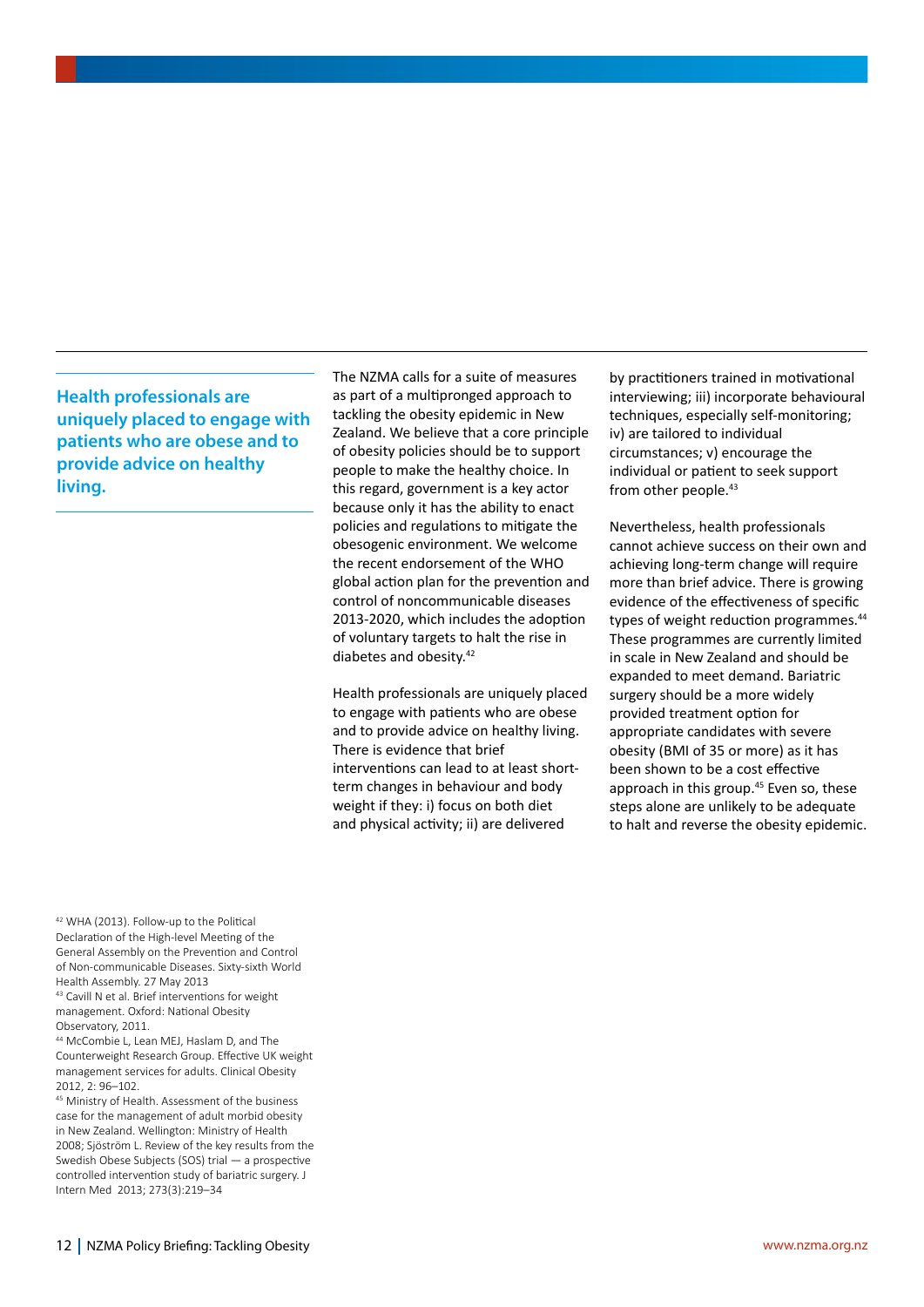**"Governments have largely abdicated the responsibility for addressing obesity to individuals, the private sector and non-government organisations, yet the obesity epidemic will not be reversed without government leadership, regulation, and investment in programmes, monitoring and research."47**

While exercise has an important role in primary prevention of obesity, the impact of exercise on weight-loss for individuals who are already obese is limited. However, exercise has modest beneficial effects on the various risk factors for chronic diseases in patients who are obese. As such, these individuals should still be encouraged to undertake physical activity.46

The NZMA recognises the importance of community-based health promotion approaches to obesity prevention and is encouraged by the government's intention to implement a "Healthy Families NZ" programme, based on Healthy Together Victoria (see 'What is Healthy Together Victoria?'). However, the NZMA takes the view that community-based approaches need to be supported by policy and regulatory actions.

We believe that countering the obesogenic environment should form the basis of a coordinated and planned response to the obesity epidemic, in conjunction with measures to improve health literacy. We elaborate on these twin objectives in the following pages.

## **What is Healthy Together Victoria?**

Healthy Together Victoria is a statewide, systems-oriented, long-term, locally-implemented Australian initiative that aims to improve people's health where they live, learn, work and play. It focuses on addressing the underlying causes of poor health in children's settings, workplaces and communities.

Healthy Together Victoria is encouraging healthy eating and physical activity, and reducing smoking and harmful alcohol use. It has very visible and strong leadership from the Health Minister and a highly dynamic and driven bureaucracy. It is a serious investment in prevention with over 100 new positions sited within 12 high-need communities as the "systems activators". It is highly evidence-informed and evidencecreating with its proof of principle from several long-term community initiatives. Healthy Together Victoria also creates links to existing health promotion, prevention services and programmes.48

<sup>46</sup> Thomas DM, et al. Why do individuals not lose more weight from an exercise intervention at a defined dose? An energy balance analysis. Obes Rev 2012;13(10):835–47

<sup>47</sup> Swinburn BA, et al. 2011

<sup>48</sup> More information about Healthy Together Victoria is available from www.health.vic.gov.au/ prevention/healthytogether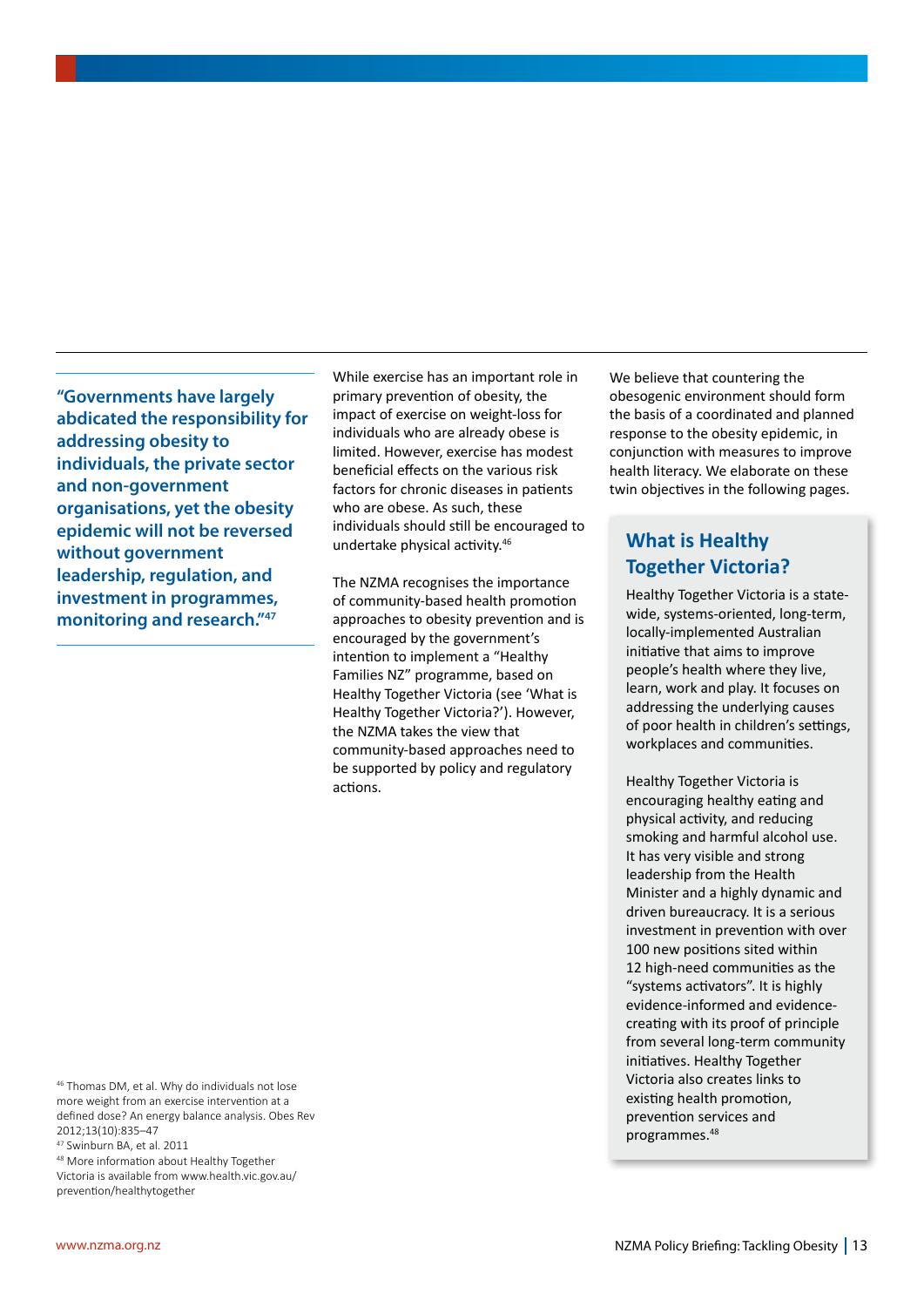## Case studies



49 Rush EC, et al. An evaluation of nutrition and physical activity in Waikato primary schools. Project Energize: June 2008-2011. Available from http:// weightmanagement.hiirc.org.nz/page/29135 <sup>50</sup> Rush E, et al. Project Energize: whole-region primary school nutrition and physical activity programme; evaluation of body size and fitness 5 years after the randomised controlled trial. Br J Nutr. 2014 Jan 28;111(2):363–71

<sup>51</sup> Taylor RW, et al. APPLE Project: 2-y findings of a community-based obesity prevention program in primary school age children. Am J Clin Nutr. 2007; 86(3): 735–42; Taylor RW, et al. Two-year follow-up of an obesity prevention initiative in children: the APPLE project. Am J Clin Nutr. 2008; 88:1371–7.

**Project Energize** is a nutrition and fitness initiative that began in 2005 and is funded by Waikato District Health Board. Partners include Sport Waikato and AUT University, the University of Waikato, Waikato Institute of Technology, Sport and Recreation NZ, and the National Heart Foundation. Programme delivery partners are Māori and Pacific health providers Te Kohao Health, Te Korowai Hauora O Hauraki, Nga Miro Health and South Waikato Pacific Islands Health Committee.

Over 44,000 primary and intermediate school children in 244 schools are now part of this project, with over one-third of the children Māori. A team of 27 'Energizers' work with schools, teachers and parents, giving physical fitness and nutritional advice and helping implement health and fitness programmes. Each Energizer is allocated 8-12 schools, and a dietitian works with the energizer team.

In March/April 2011, a formal evaluation of Project Energize was undertaken. Results show that Energize delivers measureable improvements in the health of Waikato children.<sup>49</sup> Energize children's health and fitness were compared with a range of national and regional data (control) by age group. Data collected were also compared with previous evaluations done for Project Energize.

Key findings included: obesity rates decreased between 2006 and 2011; children weighed less and had a lower BMI than Waikato children of the same age measured in 2004; children ran 13% faster than age-matched national data for children between 2001 and 2007; 3,000 questionnaires returned by parents and whānau of children showed that 76% believed their children's fitness had improved as a result of the programme; 78% of schools reported improved quality of daily fitness; 97.5% of 6- to 8- year-olds in the evaluation agreed water was healthy or very healthy; 99% of 9 to 11 year olds thought healthy eating was somewhat or very important. A very recent publication on Project Energize found that the combined prevalence of obesity and overweight among younger and older children in 2011 was lower by 31% and 15%, respectively, than that among 'unEnergized' children.<sup>50</sup>

**The APPLE Project** used a wider community approach to address obesity. It involved all children being exposed to an environment which makes exercise and activity fun, and discouraged excessive television watching and unhealthy eating patterns. It aimed to change the environment in which children live so that appropriate levels of physical activity and healthy foods are more widely available and easily accessible. The intervention programme included Community Activity Coordinators, increased availability of equipment and services, implementation of school policies regarding drinks and 'snacktivity' breaks, community activity days, school walking buses and educational activities. The study involved schools and communities in and around Dunedin and Otago. Formal evaluations demonstrated the two-year programme to be a success, with benefits persisting at two years after the cessation of the intervention.<sup>51</sup>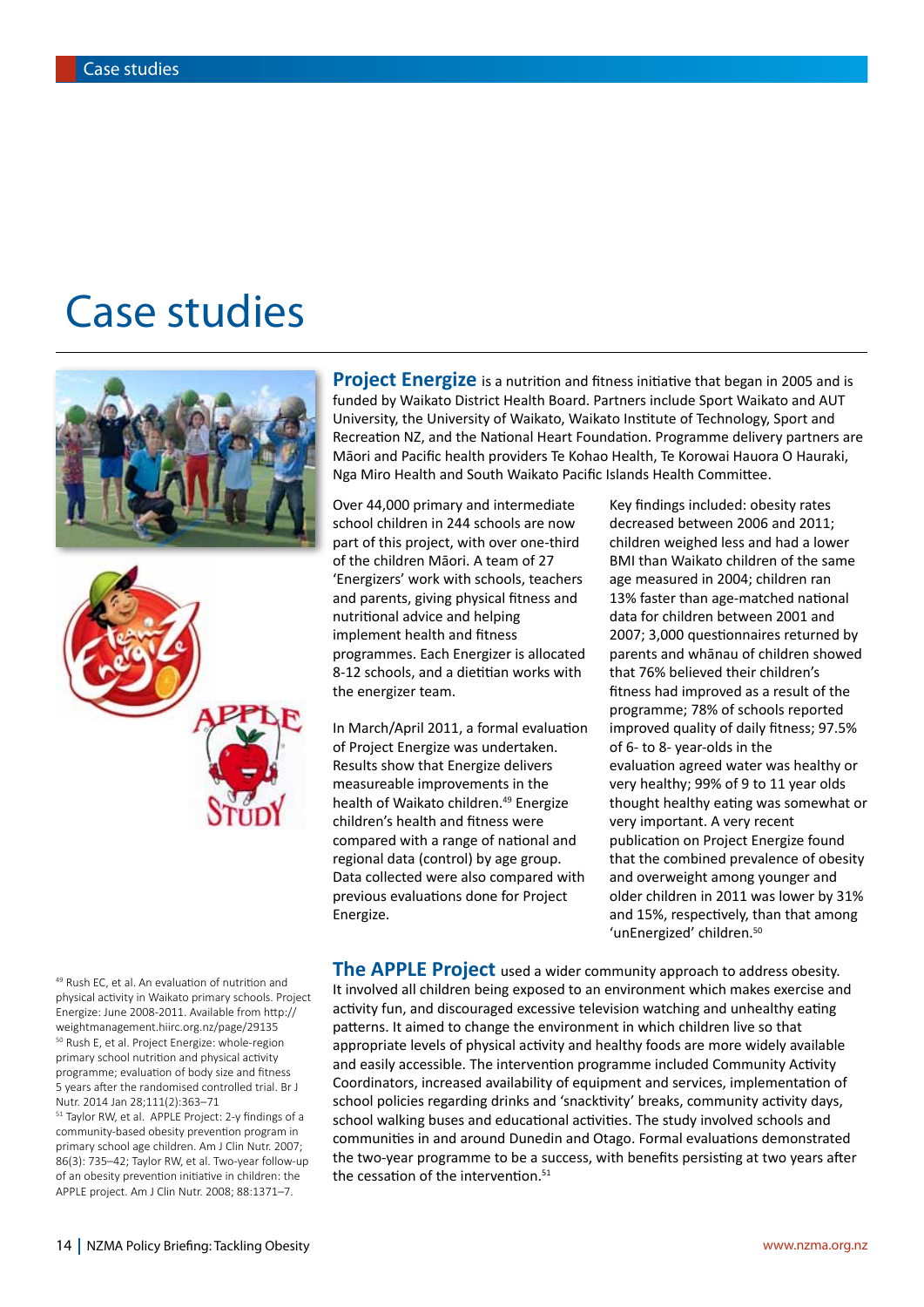# Countering the obesogenic environment



## **"The aim must be to make the healthier choice the easier choice."**

- Ottawa Charter for Health Promotion<sup>52</sup>

**We live** in an obesogenic environment characterised by the easy availability of cheap, palatable and energy-dense foods, persuasive and pervasive food marketing, and technological change that has contributed to reduced physical activity. Interventions that aim to reverse the upstream drivers of the obesity epidemic, such as the obesogenic environment, are generally more effective than those directed at modifying more downstream individual behaviours that contribute to obesity.<sup>53</sup> The former types of interventions include legislative, regulatory and policy interventions, while the latter measures include initiatives such as health promotion and education. This is not to say that the latter have no place. Rather, they need to be supported by regulatory/legislative/policy initiatives that address the obesogenic environment.

## **Restricting marketing to children**

There is considerable evidence to show that food marketing influences children's food preferences, purchase requests, positive beliefs and consumption patterns.54 Food marketing to children is dominated by energy-dense, nutrientpoor foods and occurs during a period in life when their food preferences are being formed. There is also evidence to show that the quantity of advertising on children's television is related to the prevalence of excess body weight.<sup>55</sup>

Children are particularly vulnerable to the persuasive and pervasive marketing of unhealthy foods. Children younger than four years of age generally see advertisements as entertainment, those under eight years of age do not recognise the purpose of advertising, while children between eight and ten years may be aware of the persuasive intent of advertising but do not understand marketing tactics.<sup>56</sup>



Young children do not recognise the purpose of advertising, instead seeing advertisements as entertainment

<sup>52</sup> World Health Organization. Ottawa Charter for Health Promotion. Ottawa: First International Conference on Health Promotion; 1986. Report No: WHO/HPR/HEP/95.1

<sup>53</sup> Swinburn B, Egger G. Analyzing and influencing obesogenic environments. In: Bray G, Bouchard C, eds. Handbook of obesity: clinical applications. 3rd edn. New York: Informa Health Care, 2008:177–93; James P, Rigby N. Developing the political climate for action. In: Waters E, et al. Preventing childhood obesity: evidence, policy and practice. Oxford, UK:Blackwell, 2010:212–19

<sup>54</sup> Hastings G et al. Review of the research on the effects of food promotion to children. Glasgow, University of Strathclyde, Centre for Social Marketing; 2003; Hastings G et al. The extent, nature and effects of food promotion to children: a review of the evidence. Geneva, World Health Organization, 2006; McGinnis JM, Gootman JA, Kraak VI, eds. Food marketing to children and youth: threat or opportunity? Washington DC, Institute of Medicine, National Academies Press, 2006; Cairns G, et al. The extent, nature and effects of food promotion to children: a review of the evidence to December 2008. Geneva, World Health Organization, 2009.

<sup>55</sup> Lobstein T, Dibb S. Evidence of a possible link between obesogenic food advertising and child overweight. Obes Rev 2005;6(3):203–8. <sup>56</sup> Carter OB, et al. Children's understanding of the selling versus persuasive intent of junk food advertising: implications for regulation. Soc Sci Med. 2011 Mar;72(6):962–8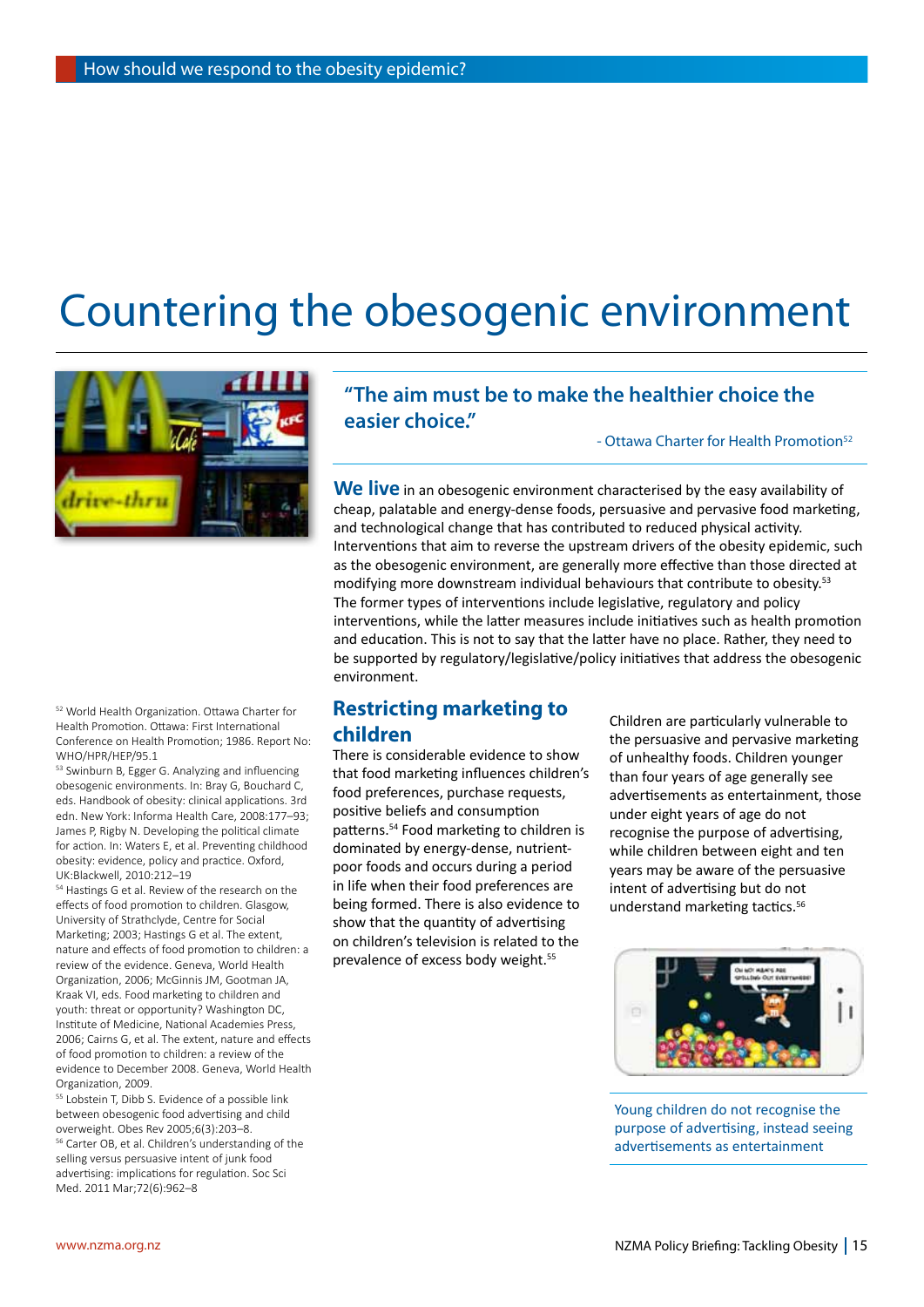**"Children are best informed about healthy eating by parents, schools and health professionals rather than commercial entities"** - World Health Organization (WHO)



Food advertising that influences children is restricted, but still permitted, during school-age programming times

Television advertising is complemented by an increasingly multifaceted mix of marketing activities that focuses on building relationships with consumers. These activities include sponsorship, product placement, sales promotion, cross-promotions using celebrities, brand mascots or TV/movie characters popular with children (further blurring the line between entertainment and marketing), web sites, packaging, labelling and point-of-purchase displays, emails, text messages and smart phone apps. Recognising the relationship between marketing, obesity and NCDs, the WHO has published recommendations for government-led policies to reduce the impact on children of marketing of unhealthy foods — foods high in saturated fat, trans fats, free sugars and salt.<sup>57</sup>

Marketing in New Zealand is largely selfregulated by the Advertising Standards Authority (ASA). All advertisements for food and beverages that influence children should adhere to the relevant ASA Codes.58 Free-to-air TV advertising is also subject to a voluntary code.<sup>59</sup> No advertising is allowed during pre-school programmes but restricted advertising is permitted during school-age programming times. Food can only be advertised if it is considered healthy according to the Children's Food Classification System or the Food Standards Australia New Zealand nutrient profile.



Cross-promotion and offering 'free' giveaways are some of the ways children are targeted through food marketing

57World Health Organization (2010). Set of recommendations on the marketing of foods and non-alcoholic beverages to children. WHO. 58 Advertising Standards Authority. Children's Code for Advertising Food 2010; Advertising Standards Authority. Code for Advertising to Children. <sup>59</sup> TVNZ & Mediaworks. ThinkTV Advertising on Television. Getting it right for children. 2008. Available from www.thinktv.co.nz/wp-content/uploads/Booklet\_Mar\_2011.pdf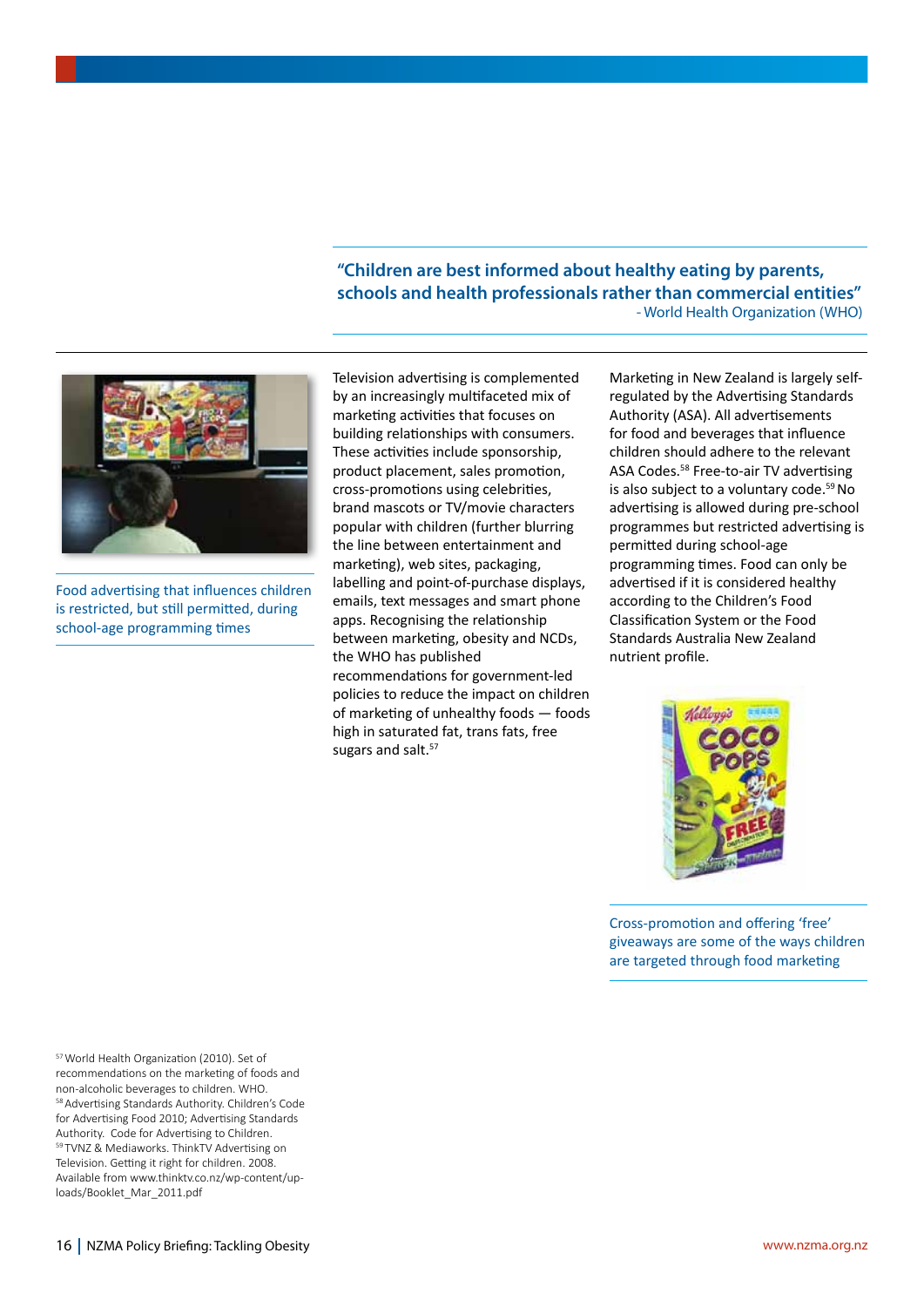Several food and beverage companies who sell unhealthy foods sponsor major televised sporting events



"Our children deserve to be protected from the pressure to eat junk food while enjoying healthy outdoor activity, and parents need to be supported against pester advertising in their efforts to promote healthy eating to their children"

Associate Professor Louise Signal February 2013 The NZMA contends that the existing system of voluntary self-regulation in New Zealand is not adequately protecting children's rights to health. A major limitation is that restrictions around the timing of advertising do not apply during children's peak viewing times in the evenings. Furthermore, the system is reactive, not proactive, and relies on complaints being made before advertisements are scrutinised. Parents are often not even aware the ASA codes exist, let alone know how to make a complaint. Importantly, there are currently no regulations relating to on-packaging marketing to children which often feature games, puzzles, website links, promotional characters, gifts and collectibles.



A recent study examined the decisions made through the ASA complaints process in relation to international obligations to protect child rights under the United Nations Convention on the Rights of the Child (UNCROC).<sup>60</sup> This study concluded that the current self-regulatory system in New Zealand failed to adequately protect the rights of the child. Another study found that several food and drink companies selling unhealthy food sponsored popular televised sports in New Zealand.<sup>61</sup> A quarter of food and beverage sponsors' logos on websites for rugby, our most popular sport, were linked to unhealthy foods. The same study found that some sponsors targeted children with additional marketing activities, such as providing them with product samples, merchandise and vouchers for purchasing more products.

Children's meals often feature 'tie-ins' with popular movie or television characters

<sup>60</sup> Bowers S, et al. Does current industry selfregulation of food marketing in New Zealand protect children from exposure to unhealthy food advertising? Report prepared for the Cancer Society of New Zealand by the Health Promotion and Policy Research Unit, University of Otago Wellington, 2012.

61Carter MA, et al. Food, fizzy, and football: promoting unhealthy food and beverages through sport — a New Zealand case study. BMC Public Health. 2013 Feb 11;13:126. doi: 10.1186/1471- 2458-13-126.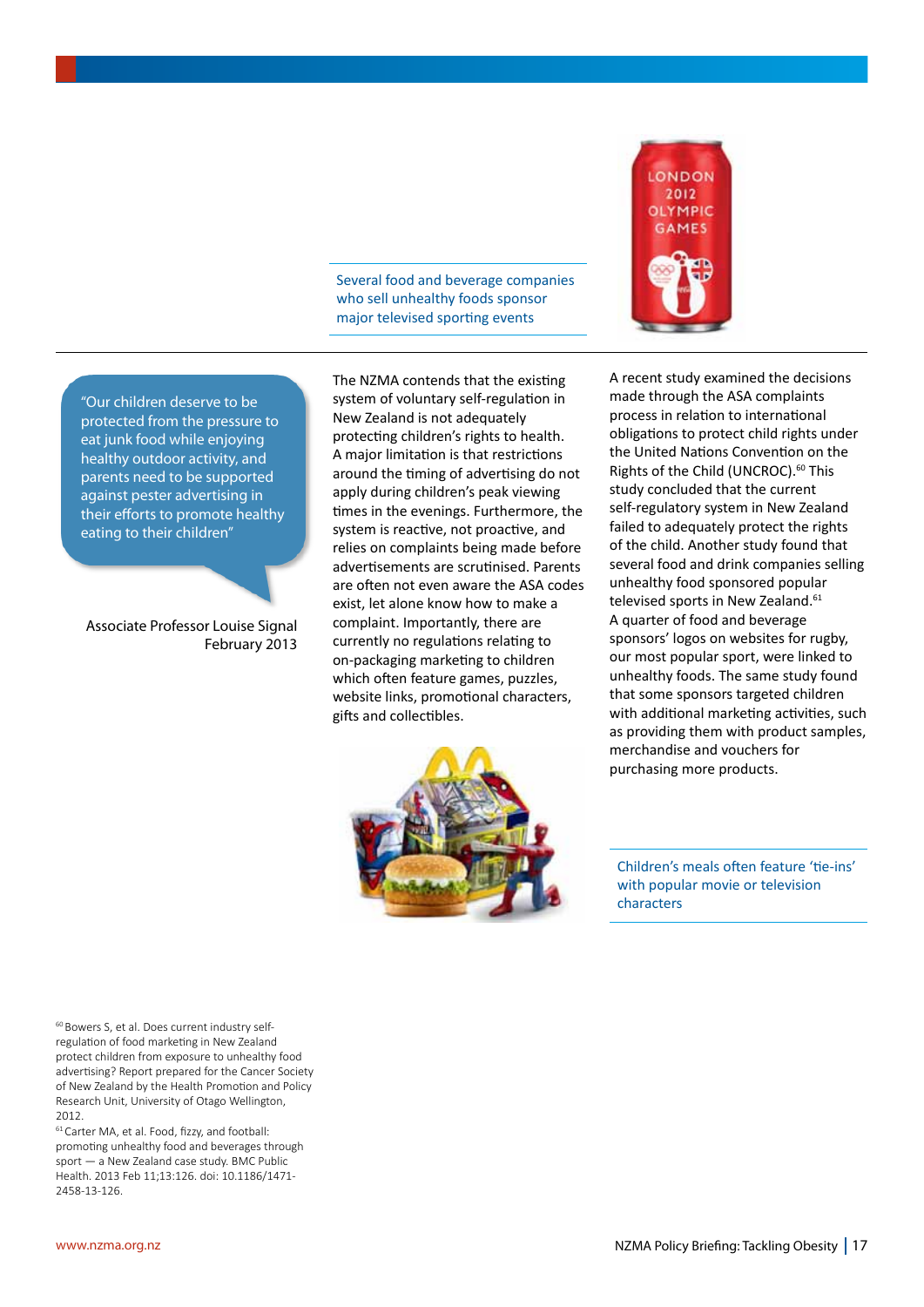

Sponsors may target children with merchandise, certificates or food-based rewards for completing activities

The NZMA recommends more stringent regulation of the marketing of food to children. We suggest this could initially take the form of a co-regulatory approach (self regulation within a legislative framework), but should eventually shift to statutory regulations. Regulation needs to address control of marketing content, volume, timing, repetitiveness, placement, use of persuasive techniques, coordination across different media, as well as sponsorship and product packaging. We caution against reliance on industry-developed codes such as the Australian Food and Grocery Council Responsible Marketing to Children initiative, which was found to be poorly designed with wide variation in interpretation of the framework.<sup>62</sup>

The NZMA draws attention to the Sydney principles (see box) 'for achieving a substantial level of protection for children against the commercial promotion of foods and beverages'.63 We consider these to be robust principles to guide regulation of marketing. We also draw the attention of policy makers to the WHO framework for implementing recommendations on the marketing of foods and non-alcohol beverages to children.<sup>64</sup> It is useful to note that restricting the marketing of unhealthy foods to children has been identified as one of the most cost-effective approaches to tackling obesity.65

### **Sydney Principles**<sup>66</sup>

These offer the following seven robust principles by which regulation of food marketing to children should be assessed. Regulation should:

- support the rights of the child, by aligning and supporting the UN Convention on the Rights of the Child
- afford substantial protection to children from commercial exploitation
- be statutory in nature industry self-regulation is ineffectual and insufficient
- take a wide definition of commercial promotions
- guarantee commercial-free childhood settings such as schools
- include cross-border media such as the internet
- be evaluated, monitored and enforced to ensure that it is effective.

<sup>62</sup> Hebden L, et al. Industry Self-regulation of Food Marketing to Children: Reading the Fine Print. Health Promotion Journal of Australia 2010;21(3):229–235

<sup>63</sup> Swinburn B, et al. The 'Sydney Principles' for reducing the commercial promotion of foods and beverages to children. Public Health Nutr. 2008 Sep;11(9):881–6.

<sup>64</sup> World Health Organization (2012). A framework for implementing the set of recommendations on the marketing of foods and non-alcoholic beverages to children. WHO

<sup>65</sup> Gortmaker S, et al. Changing the future of obesity: science, policy and action. Lancet 2011;378:838–47; Sassi F. Obesity and the economics of prevention; fit not fat. Paris, France: OECD, 2010; Sassi F, et al. OECD Health Working Paper No. 48: improving lifestyles, tackling obesity: the health and economic impact of prevention strategies, 2009.

<sup>66</sup> Swinburn B, et al. 2008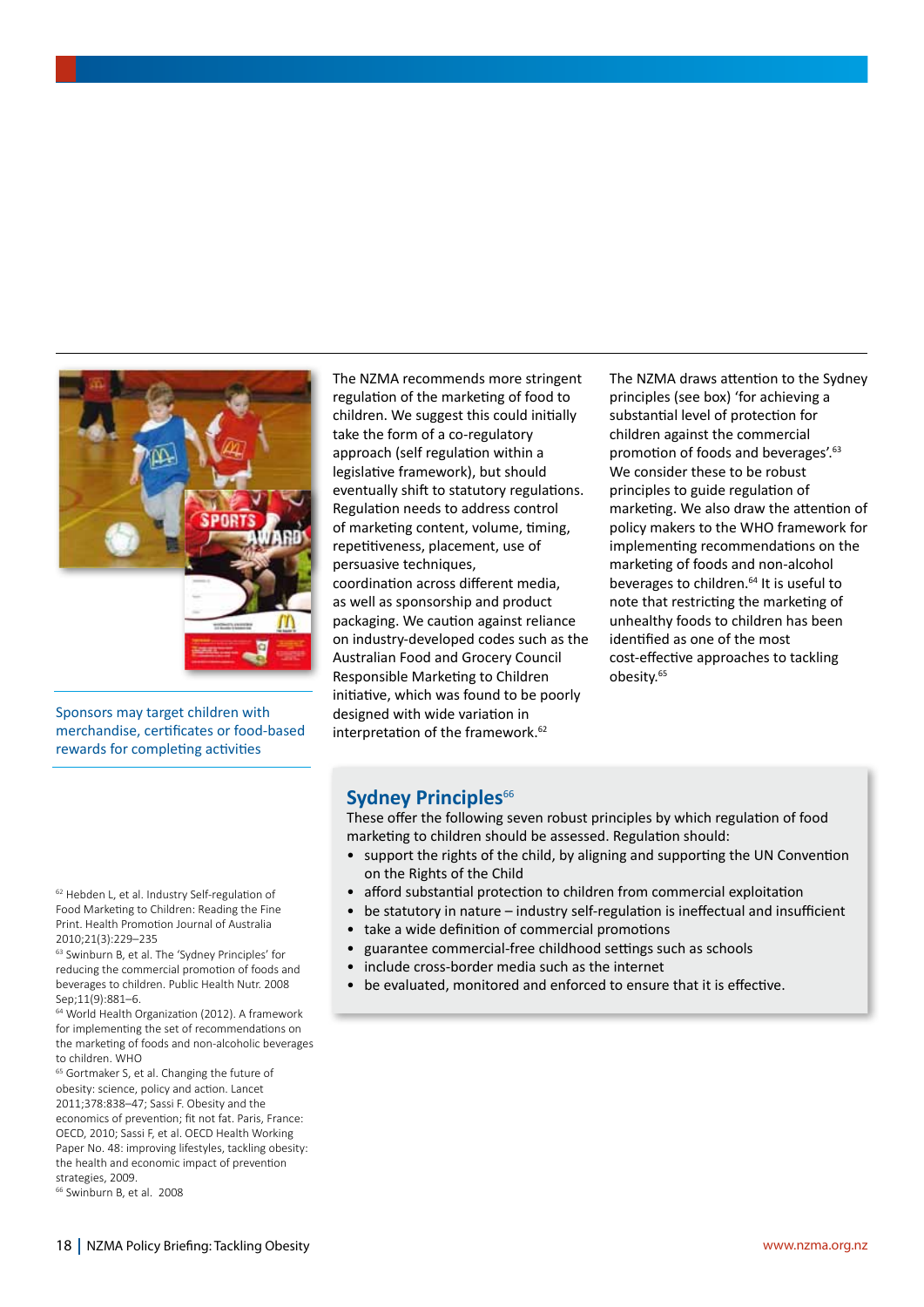

### **What's happening overseas?**

Internationally, the regulation of food marketing to children ranges from statutory regulations to industry-led, voluntary self-regulation.

#### **United Kingdom**

In 2007, the UK introduced statutory regulations. These prohibit advertising high-fat, high-sugar and high-salt foods during children's programmes AND during programmes with a high proportion of children in the audience. Press, poster and online marketing are covered by a self-regulatory code. A new industry code is also being drawn up by the UK's Department of Health. This will look at other marketing tactics such as on-pack marketing and the use of licensed and brand characters.

### **Australia**

Australia has a combination of government regulation and voluntary self-regulation. Advertising to children on television is subject to a co-regulatory system (this is a self-regulatory approach within a legislative framework). For other media, several voluntary initiatives are in place.

### **Quebec (Canada)**

All forms of commercial advertising of any goods directed at children are prohibited.

### **Sweden and Norway**

These countries prohibit the marketing of any commercial products to children in the broadcast media, but these bans only apply to broadcasts originating in their own countries. In Norway, a voluntary initiative agreed in 2013 calls on industry to follow standards (set largely by the government) on a further range of communications channels. It applies to marketing to children under the age of 13.

### **France**

All television advertising (targeted at children or adults) for processed foods and drinks, or food and drinks containing added fats, sweeteners and/ or salt, must be accompanied by an approved message on dietary education (eg, "For your health, eat at least five fruits and vegetables a day"; "For your health, exercise regularly"; "For your health, avoid snacking between meals"; "For your health, avoid eating too many foods that are high in fat, sugar or salt").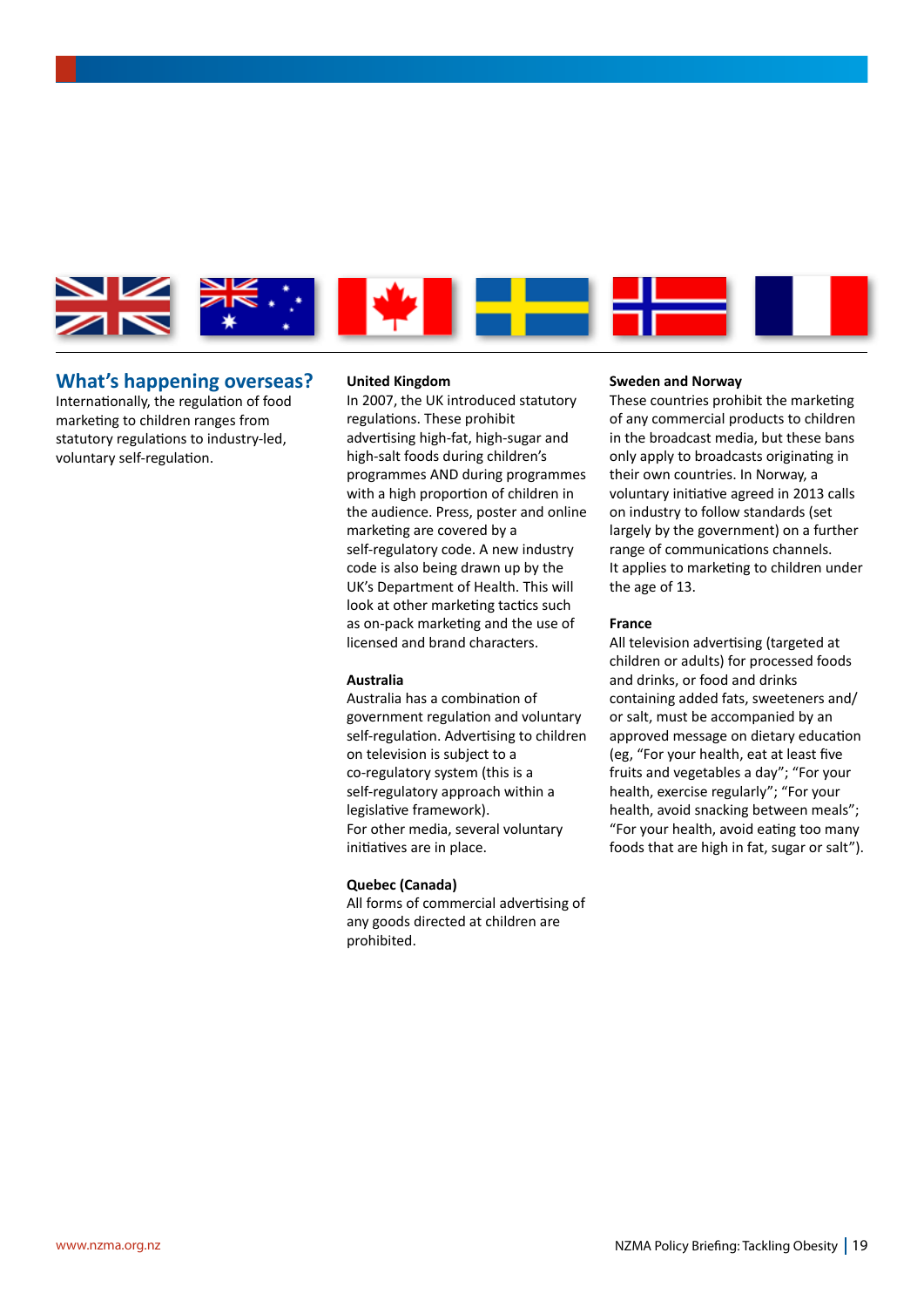A tax on sugar-sweetened beverages is one fiscal mechanism designed to reduce consumption of unhealthy food



The relative expense of fresh fruit and vegetables can impact financially on those wanting to pursue a healthier diet

67Mytton OT, et al. Taxing unhealthy food and drinks to improve health. BMJ 2012;344:e293; Haby MM, et al. A new approach to assessing the health benefit from obesity interventions in children and adolescents: the assessing cost-

effectiveness in obesity project. Int J Obes (Lond). 2006 Oct;30(10):1463–75; Carter R, et al. Assessing cost-effectiveness in obesity (ACE-obesity): an overview of the ACE approach, economic methods and cost results. BMC Public Health. 2009 Nov 18;9:419. doi: 10.1186/1471-2458-9-419 68Vos T, et al. Assessing Cost-Effectiveness in Prevention (ACE–Prevention): Final Report. 2010. University of Queensland, Brisbane and Deakin University, Melbourne.

<sup>69</sup> Ibid; Vartanian LR, et al. Effects of soft drink consumption on nutrition and health: a systematic review and meta-analysis. Am J Public Health. 2007 Apr;97(4):667–75; Briggs AD, et al. Overall and income specific effect on prevalence of overweight and obesity of 20% sugar sweetened drink tax in UK: economic and comparative risk assessment modelling study. BMJ. 2013 Oct 31;347:f6189; Escobar MAC, et al. Evidence that a tax on sugar sweetened beverages reduces the obesity rate: a meta-analysis. BMC Public Health 2013, 13:1072; Mhurchu CN, et al. Twenty percent tax on fizzy drinks could save lives and generate millions in revenue for health programmes in New Zealand. NZMJ 14 February 2014, Vol 127 No 1389

## **Fiscal instruments to influence consumption**

The easy availability and low cost of highly calorific food and the relative expense of fresh fruit and vegetables provide strong financial disincentives to individuals pursuing a healthy balanced diet. Various fiscal mechanisms have been proposed to create a more level playing field for consumers to make decisions about their choice of food. These include an excise tax on unhealthy foods and/or the subsidisation of healthier choices including fruit and vegetables.

Until recently, evidence to support the use of fiscal mechanisms as a way to influence the consumption of healthy foods had been limited. However, there is now a growing body of evidence from studies that have modelled the influence of fiscal mechanisms on the consumption of unhealthy food.67 Furthermore, taxes on certain groups of unhealthy food are already in place in various jurisdictions around the world (eg, Hungary, France, Mexico and various states in the US ). The results from modelling studies suggest that taxation on unhealthy foods is the single most cost-effective approach to tackling obesity.68



Some concerns do exist about price elasticity and substitution effects from a tax on fatty foods or subsidisation of healthy foods. But we suggest there are sufficient grounds to introduce a tax on sugar-sweetened beverages (SSB) given what is already known about the effects of SSB on nutrition and health and the results from modelling.<sup>69</sup> Accordingly, the NZMA recommends that the government formally evaluate the use of fiscal mechanisms to reduce the consumption of unhealthy food, giving priority to a tax on SSB. We also recommend that any revenue raised through such a potential tax be ring-fenced and invested back into obesity research and prevention programmes.

While we welcome efforts by the food industry at 'reformulation' to develop products with a lower content of sugar, salt and fat, such initiatives should be viewed as complementary to, rather than a substitute for, the use of fiscal instruments to influence consumption.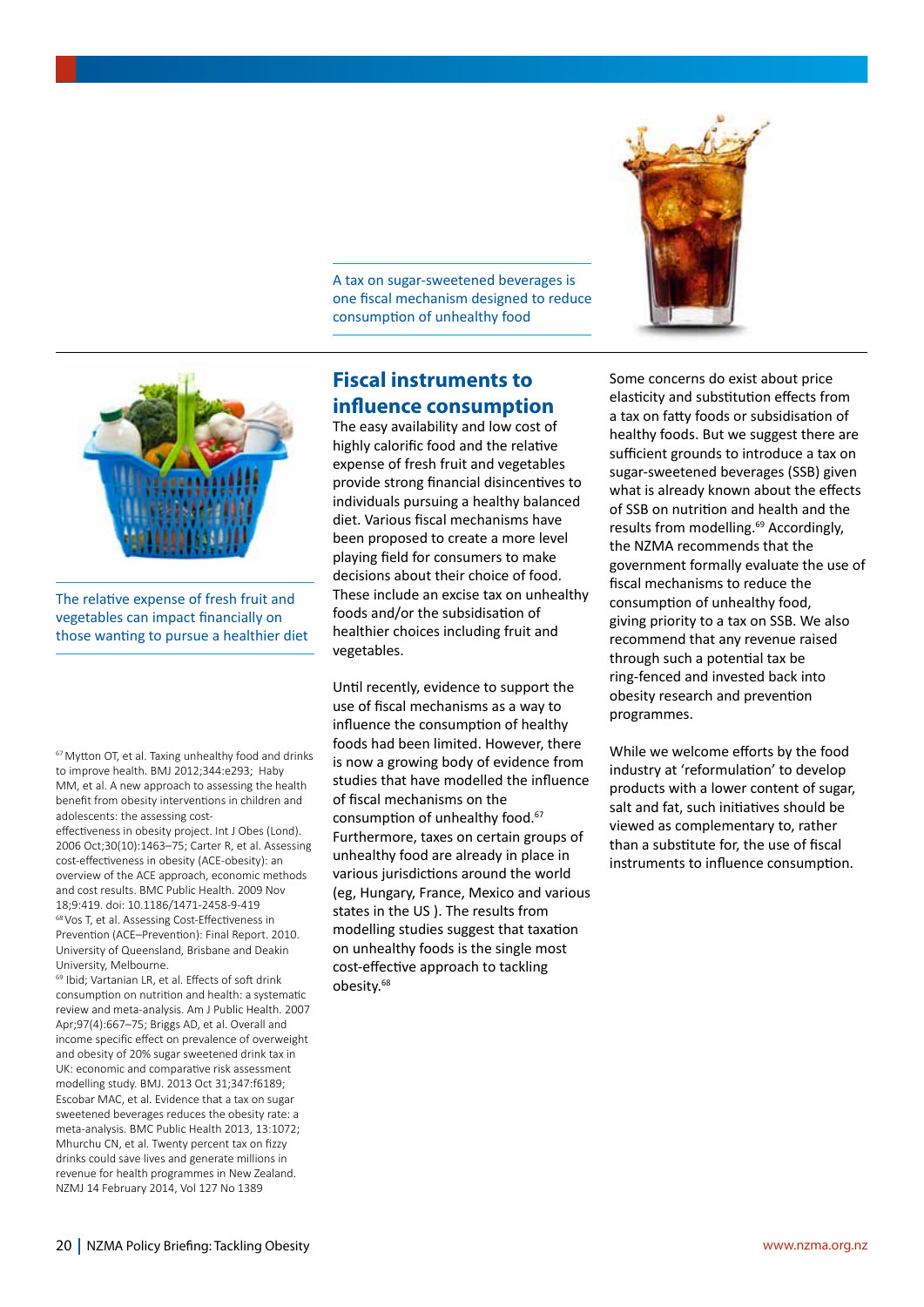

Setting food and nutritional standards in schools has the potential to change eating habits among children

## **Food- and nutritionalbased guidelines for schools and public services**

In the UK, the introduction of mandatory food and nutritional standards in schools has been hailed by the Children's Food Trust as a powerful success story in changing children's eating habits.70 It demonstrates that children will embrace healthy food if it is made the social norm, something behaviour change specialists support.

The NZMA considers that setting food and nutritional standards for school canteens and public services, including hospital cafeterias, could be a powerful means of changing eating habits. We contend that this could be an element in a multifaceted strategy against the obesity epidemic. It is incongruous that our hospitals continue to sell unhealthy food to staff and patients while at the same time treating patients with obesity-related conditions.

Doctors and other healthcare professionals should be setting an example in terms of healthy eating, and should take the lead in calling for food and nutritional standards across hospitals.

We note that a policy for voluntary guidelines for healthy food to be sold in school canteens in New Zealand was repealed in 2008. This policy reflected the results of a robust and well researched consultative process. Accordingly, we suggest that this policy be reinstated. We also recommend similar policies be implemented in all public services where food is sold.

We recognise that there are important differences between schoolchildren in the UK and New Zealand (most school children in New Zealand bring their own lunch from home). As such, we support the implementation of voluntary guidelines for school canteens that are subject to rigorous evaluation, with a view to making these guidelines mandatory depending on their uptake and the results of the evaluation.

<sup>65</sup> School Food Trust (2012). The impact of school food standards on diet, behaviour and growth presentation.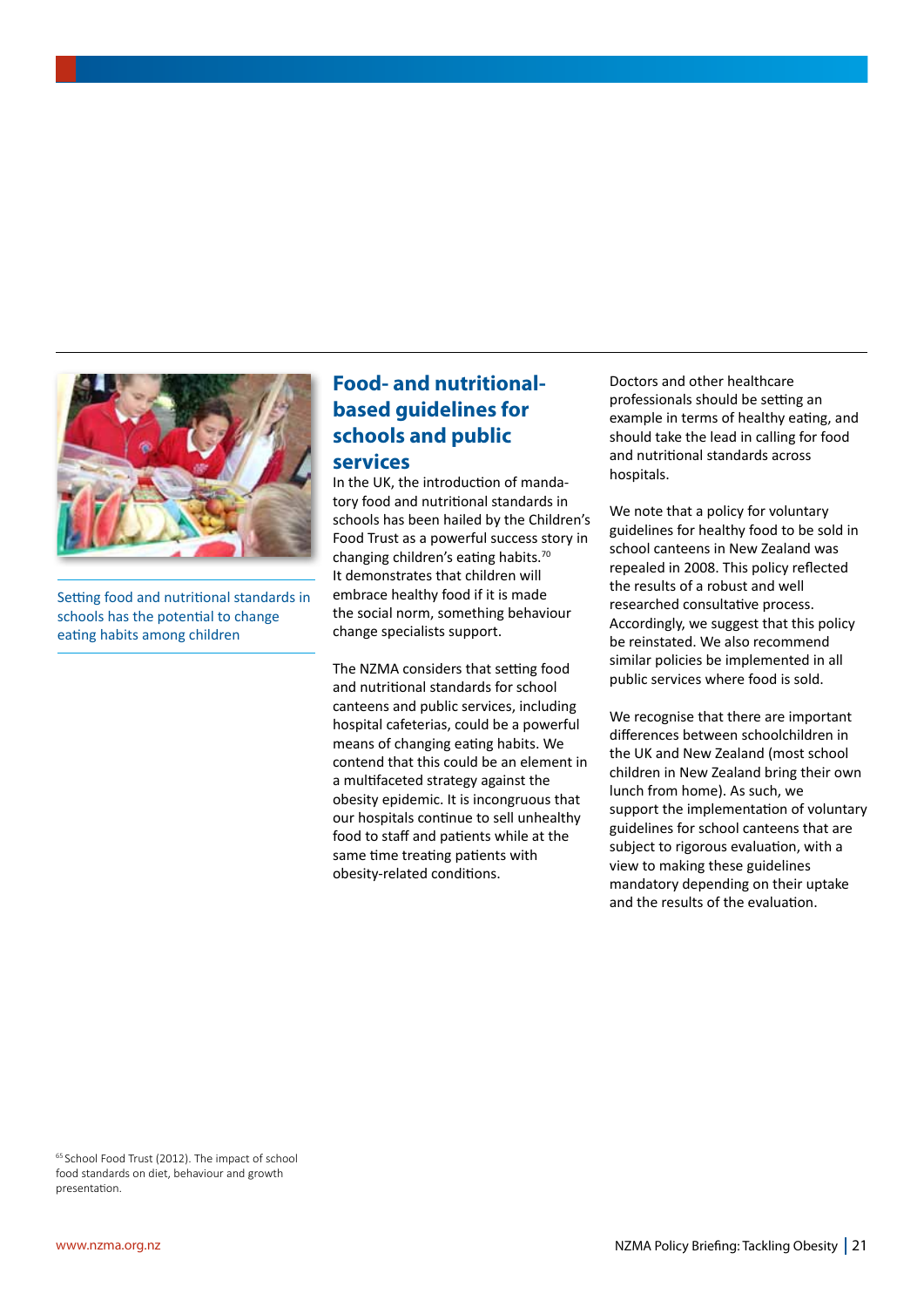

The impact on the health of local populations should be taken into account in local authority planning decisions

71Academy of Medical Royal Colleges. Measuring up: the medical profession's prescription for the nation's obesity crisis. London. February 2013 72 Thomas DM, et al. Why do individuals not lose more weight from an exercise intervention at a defined dose? An energy balance analysis. Obes Rev. 2012 Oct;13(10):835–47

73Academy of Medical Royal Colleges. 2013 74Chief Medical Officers of England, Scotland, Wales, and Northern Ireland (2011). Start active, stay active: a report on physical activity for health from the four home countries' Chief Medical Officers. P17. Department of Health.

## **Audit of fast food density/ licensing**

The NZMA believes there is a need for more information on the density and location of fast food outlets in relation to schools, colleges, leisure centres and other places where children gather, as well as by level of deprivation. We recommend an audit of local authority licensing and catering arrangements to improve our understanding on the density and location of fast food outlets, with a view to reducing the proximity of such outlets to schools and leisure centres. This recommendation is consistent with similar calls by the Academy of Medical Royal Colleges in the UK.71

## **Health impact assessments and spatial planning at a local authority level**

While physical exercise is beneficial for an individual's health and well-being and can be helpful in maintaining a healthy weight, its impact on weight-loss without appropriate dietary restrictions is modest.72 Nevertheless, decreased physical activity is one of the drivers of

the obesity epidemic. As such, the NZMA suggests that policies to encourage physical activity should be expanded as part of efforts to improve population health and to accompany other policies to address obesity.

We recommend that public health authorities work closely with local authorities to encourage active travel and protect or increase green space to make the healthy choice the easy option. We also suggest that local authority planning decisions be subject to a health impact assessment that evaluates their potential impact on population health. These recommendations have also recently been made in the UK by the Academy of Medical Royal Colleges.73

**"For most people, the easiest and most acceptable forms of physical activity are those that can be incorporated into everyday life. Examples include walking or cycling instead of travelling by car"74**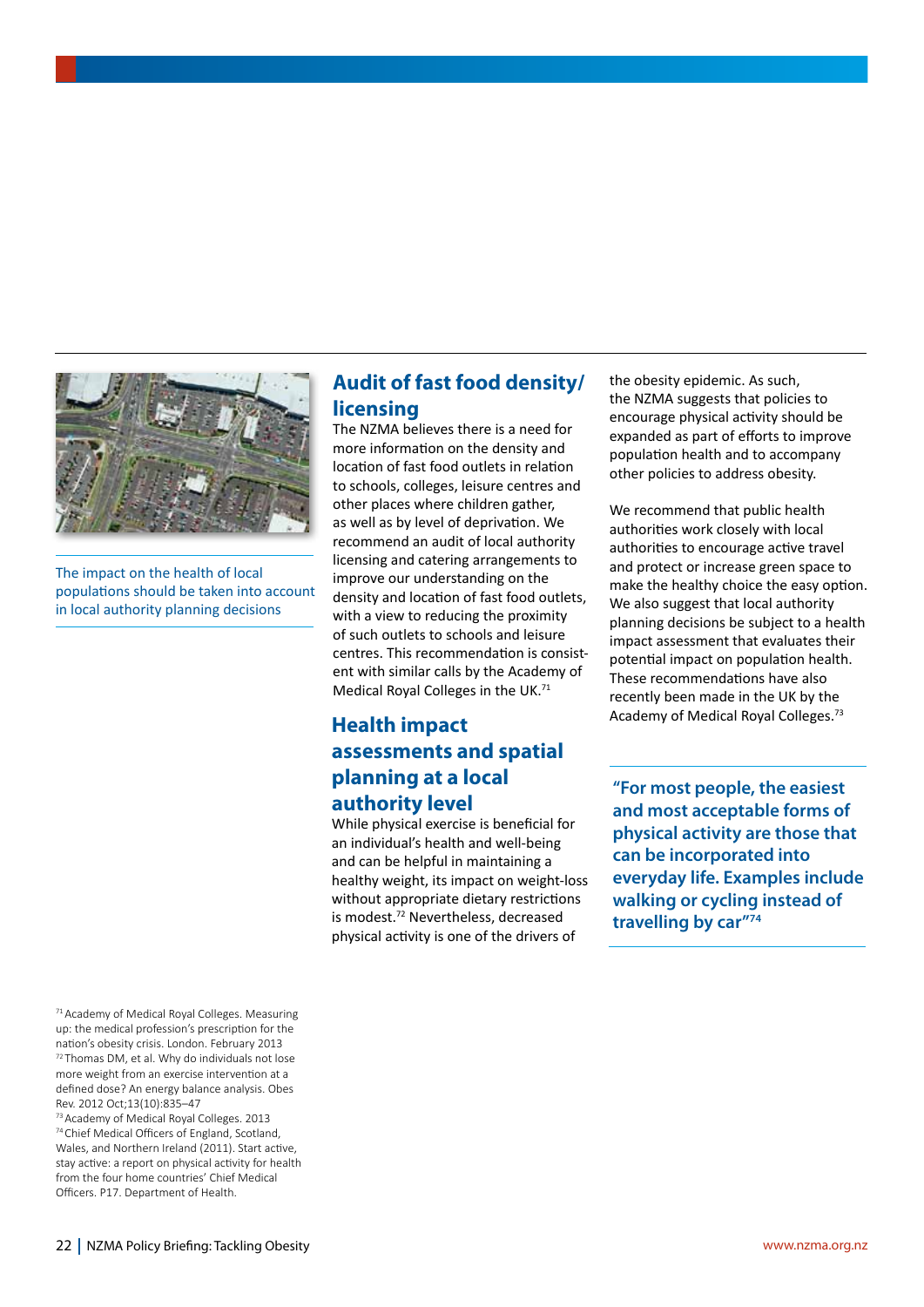# Improving health literacy



While the priority in the fight against obesity should be for policies to reverse the obesogenic nature of our environment, better equipping individuals to make the healthy choice is important. Providing information by way of improved food labelling and nutritional education in schools and to new parents are all useful strategies that have been identified and recommended in the recent UK report.<sup>75</sup>

## **Better nutritional information and food labelling**

There are few better examples of the old adage "knowledge is power" than when it comes to front-of-pack food labelling. We believe that individuals must be given as much support as possible when making food choices. One of the key ways this can be achieved is through food labelling that provides clear and easily understood information for the consumer. In practice, this means the adoption of a 'traffic-light' system of labelling. This is the system most easily understood and supported by consumers.76 Existing labelling of food and drinks sold in New Zealand contains substantial useful information in the Nutrition Information Panel. This describes the amount per serving and the amount per hundred grams of energy, fats, sugars, sodium and other components of the product. However, the Nutrition Information Panel is typically in small and difficult-to-read print. It is also time consuming and difficult to interpret.





Examples of 'traffic light' food labels, which indicate relative levels of fats, sugars and salt per serving

| NUTRITION INFORMATION<br>Servings per Package: 9.5 (17 slices + 2 crusts)<br>Avesage Serving Size: 74g (2 slices) |           |             |  |  |
|-------------------------------------------------------------------------------------------------------------------|-----------|-------------|--|--|
|                                                                                                                   | per Servi | ser Serving |  |  |
| <b>MFRGY</b>                                                                                                      |           |             |  |  |
|                                                                                                                   |           |             |  |  |
| <b>TURATED</b>                                                                                                    |           |             |  |  |
| <b>BOHYDRAIT</b><br><b>ZBAGARS</b>                                                                                |           |             |  |  |
| EV FINNST                                                                                                         |           |             |  |  |
|                                                                                                                   |           |             |  |  |

Nutrition information panels like the one above can be confusing and time consuming to interpret

75Academy of Medical Royal Colleges. 2013. 76McLean R, et al. Effects of alternative label formats on choice of high- and low-sodium products in a New Zealand population sample. Public Health Nutr. 2012 May;15(5):783–91; Malam S, et al. Comprehension and use of UK nutrition signpost labelling schemes, BMRB Social Research for the Food Standards Agency, 2009; Stockley R, et al. Citizens' forums on food: front of pack nutrition labelling. BMRB Social Research for the Food Standards Agency, 2010; Hawley KL, et al. The science on front-of-package food labels. Public Health Nutr. 2013 Mar;16(3):430–9; Roberto CA, et al. Evaluation of consumer understanding of different front-of-package nutrition labels, 2010-2011. Prev Chronic Dis. 2012 Sep;9:E149; Campos S, et al. Nutrition labels on pre-packaged foods: a systematic review. Public Health Nutr. 2011 Aug;14(8):1496–506.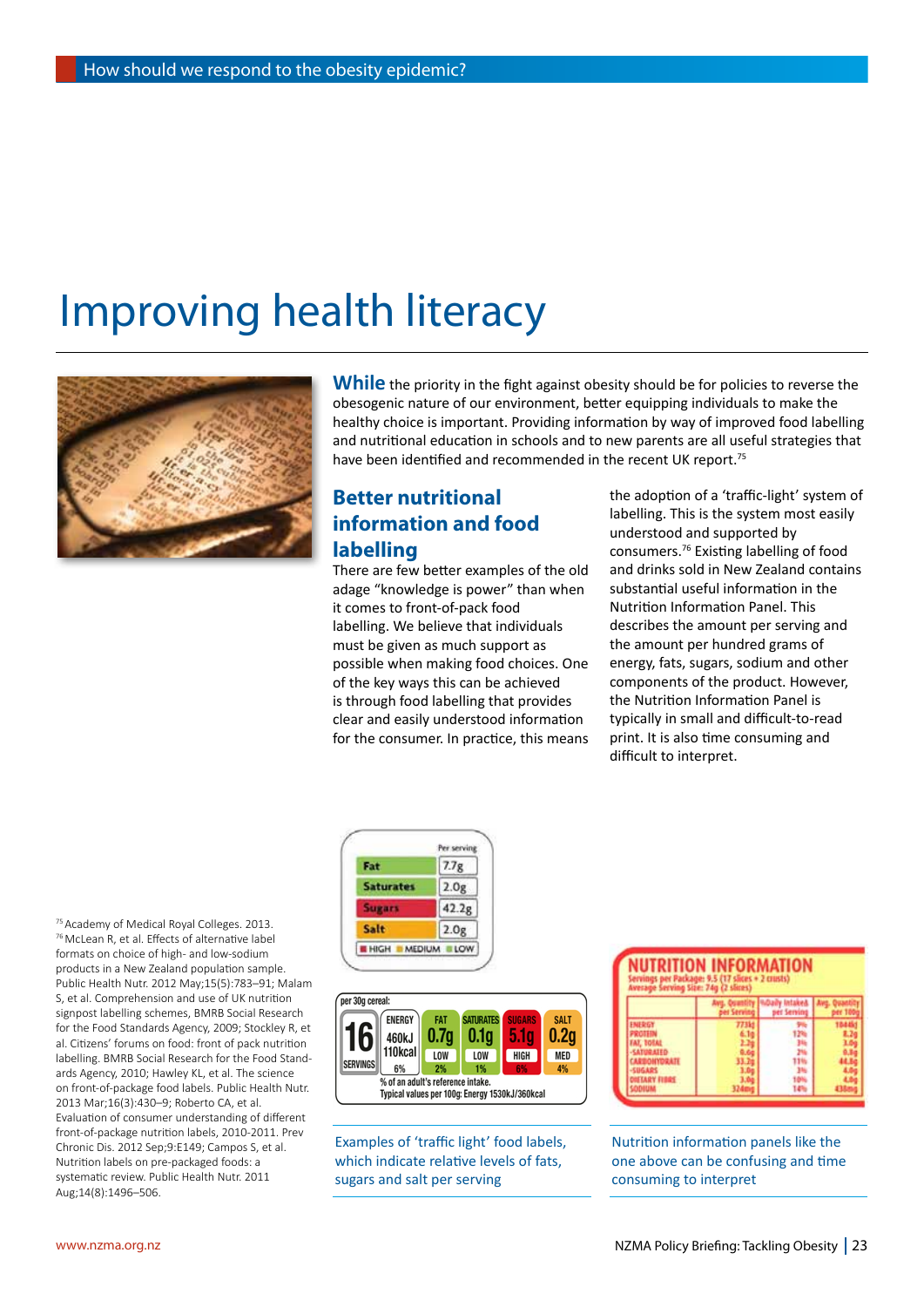Visible calorie indicators on restaurant and takeaway menus can assist consumers in making healthier choices

| Calories | <b>Platte</b>    |
|----------|------------------|
| 450      | <b>Hot Cake</b>  |
| 600      | <b>Hot Cake</b>  |
| 580      | <b>Big Break</b> |
| 660      | Deluxe Br        |
| 560      |                  |

**"The food industry across the world has ferociously opposed regulations for traffic light front-of-pack labels"79**

It is interesting to note that the food industry has consistently opposed the implementation of a traffic light system of food labelling over decades in virtually all jurisdictions around the world. Nevertheless, such a labelling system was recently introduced in the UK. Under the UK scheme, symbols indicate whether a product is low (green), medium (amber) or high (red) for total fat, saturated fat, sugar and salt. Variations on the format are allowed. While some British manufacturers and supermarkets have taken up the scheme, many are vigorously opposed. The voluntary nature of the British traffic light system has seriously limited its usefulness.



Variations on the traffic light labelling scheme, which has recently been introduced in the UK

The NZMA recommends the mandatory adoption of a consistent and easily understood system of food labelling in New Zealand, preferably the traffic light system, by all major processed food manufacturers and

supermarkets. Such a system is the easiest to understand for the most disadvantaged groups in society and is thus pro-equity. Front-of-pack traffic light nutrition labelling has also been identified as the second most cost effective intervention to address obesity.77

We recognise that New Zealanders are increasingly eating out, yet many consumers have little information about the nutritional and caloric content of food that they eat in restaurants, pubs, takeaways and canteens. A number of states in the US have introduced visible calorie information on menus and there is strong consumer support for such measures.78 As such, the NZMA recommends that restaurants and fast food outlets be encouraged to develop visible calorie indicators.

## **Education in schools**

While education is generally recognised by most public health experts as a less effective means of addressing obesity than policies to counter the obesogenic environment, we take the view that there is still merit in approaches that enhance health literacy. We draw on the UK Academy of Medical Colleges' recommendation in calling for a statutory requirement on all schools to provide food skills – including cooking and growing – alongside a sound theoretical understanding of the longterm effects of food on health and the environment.<sup>80</sup>

77Vos T, et al. Assessing Cost-Effectiveness in Prevention (ACE–Prevention): Final Report 2010: University of Queensland, Brisbane and Deakin University, Melbourne.

78Navigator. Consumer Response to Nutrition Information Available in Catering Outlets. Report for the Food Standards Agency. March 2009.

<sup>79</sup> Swinburn B & Wood A. 2010.

80Academy of Medical Royal Colleges. 2013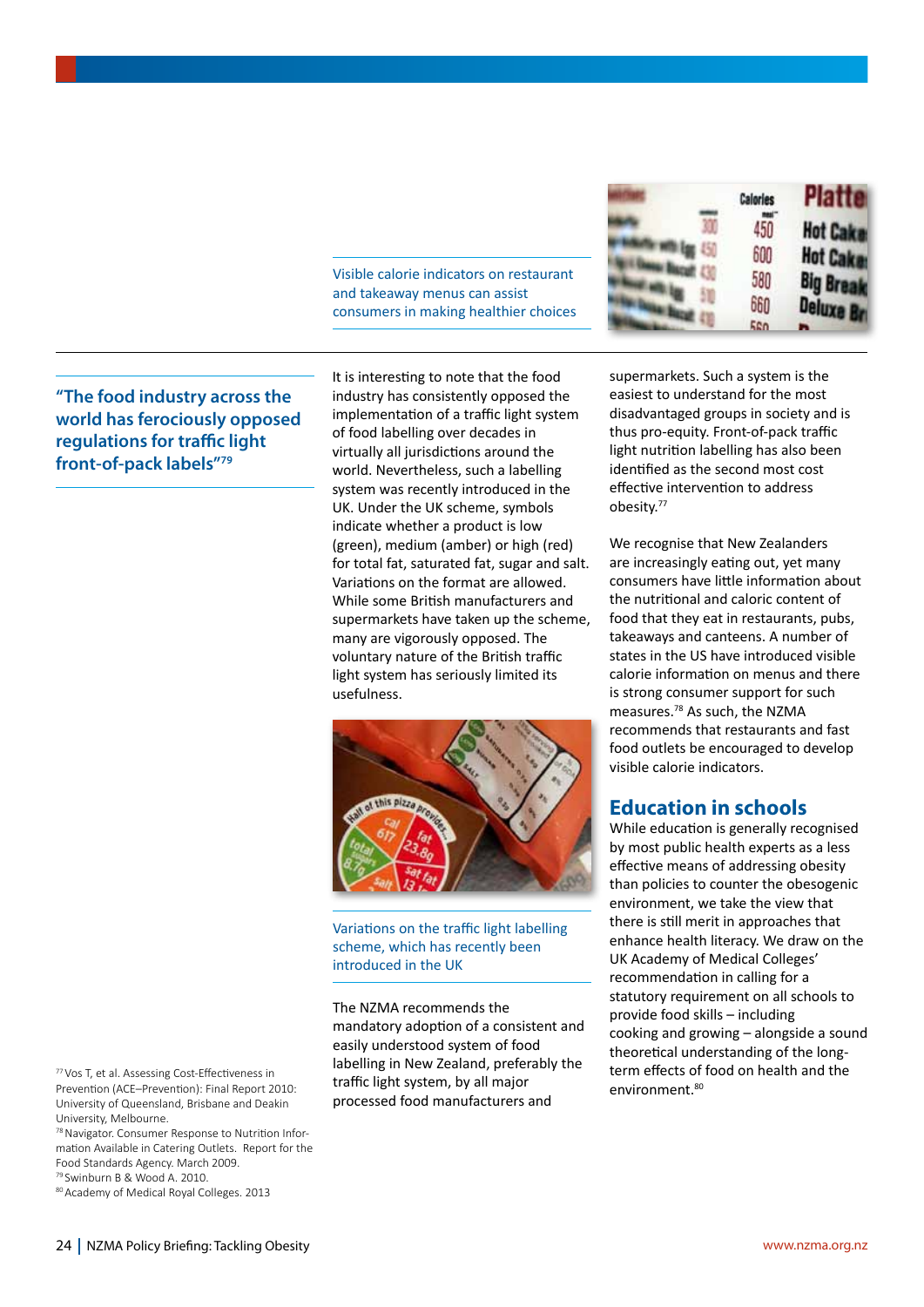

81 Gluckman, P. Hanson, M. 2012. Fat, fate and disease: why exercise and diet are not enough. Oxford: Oxford University Press; Sloboda D. Chapter 21: Adolescent obesity: prenatal and early life determinants of metabolic compromise. In: Improving the Transition Reducing Social and Psychological Morbidity During Adolescence: A report from the Prime Minister's Chief Science Advisor. May 2011.

82 Thangaratinam S, et al. Effects of interventions in pregnancy on maternal weight and obstetric outcomes: meta-analysis of randomised evidence. BMJ. 2012 May 16;344:e2088; Oteng-Ntim E, et al. Lifestyle interventions for overweight and obese pregnant women to improve pregnancy outcome: systematic review and meta-analysis. BMC Med. 2012 May 10;10:47

83 Quinlivan JA, Lam LT, Fisher J. A randomised trial of a four-step multidisciplinary approach to the antenatal care of obese pregnant women. Aust NZ J Obstet Gynaecol. 2011 Apr;51(2):141–6

## **Improved education for women and families**

There is considerable evidence to demonstrate the importance of ensuring good maternal nutrition during pregnancy and the early years of life, with research suggesting that the preconditions for overweight and obesity are set very early.<sup>81</sup> Pregnancy itself may represent an ideal opportunity to target lifestyle change as women have increased motivation to maximise their own health and that of their unborn child.

The NZMA believes that women with obesity who are pregnant or considering pregnancy should be offered healthy lifestyle advice including nutritional guidance and ongoing support to reduce weight. There is emerging evidence that such interventions during the antenatal period are effective,<sup>82</sup> with a recent Australian study finding a significant reduction in the incidence of gestational diabetes in pregnant women with obesity offered antenatal dietary advice.<sup>83</sup>

The NZMA supports efforts to promote healthy eating in pregnancy and good nutrition for infants and toddlers, for example, as part of the 'First 2000' days initiative. We specially draw attention to the value of breastfeeding in helping mothers regain their prepregnancy weight. We suggest that the early child health workforce be upskilled where necessary and adequately resourced to deliver basic food preparation skills to new parents, and to guide appropriate food choices that will ensure nutritionally balanced meals.

We recognise that a 'whole family approach' is the most effective, but that women, and in particular mothers, are an especially important group as far as advice around healthy living is concerned. Women are the usual purchasers of food and drink and are particularly receptive to advice when seeking help with family planning, during pregnancy and post-partum.



Advice on healthy choices is important for women as they are the usual purchasers of food for their families

We suggest the government give consideration to the introduction of a health target for the provision of healthy living advice, similar to the targets to encourage smokers to quit. This could initially focus on pregnant women (and be part of a target to have 90% of pregnant women have an antenatal assessment by 10 weeks' gestation), but could eventually be extended to all patients.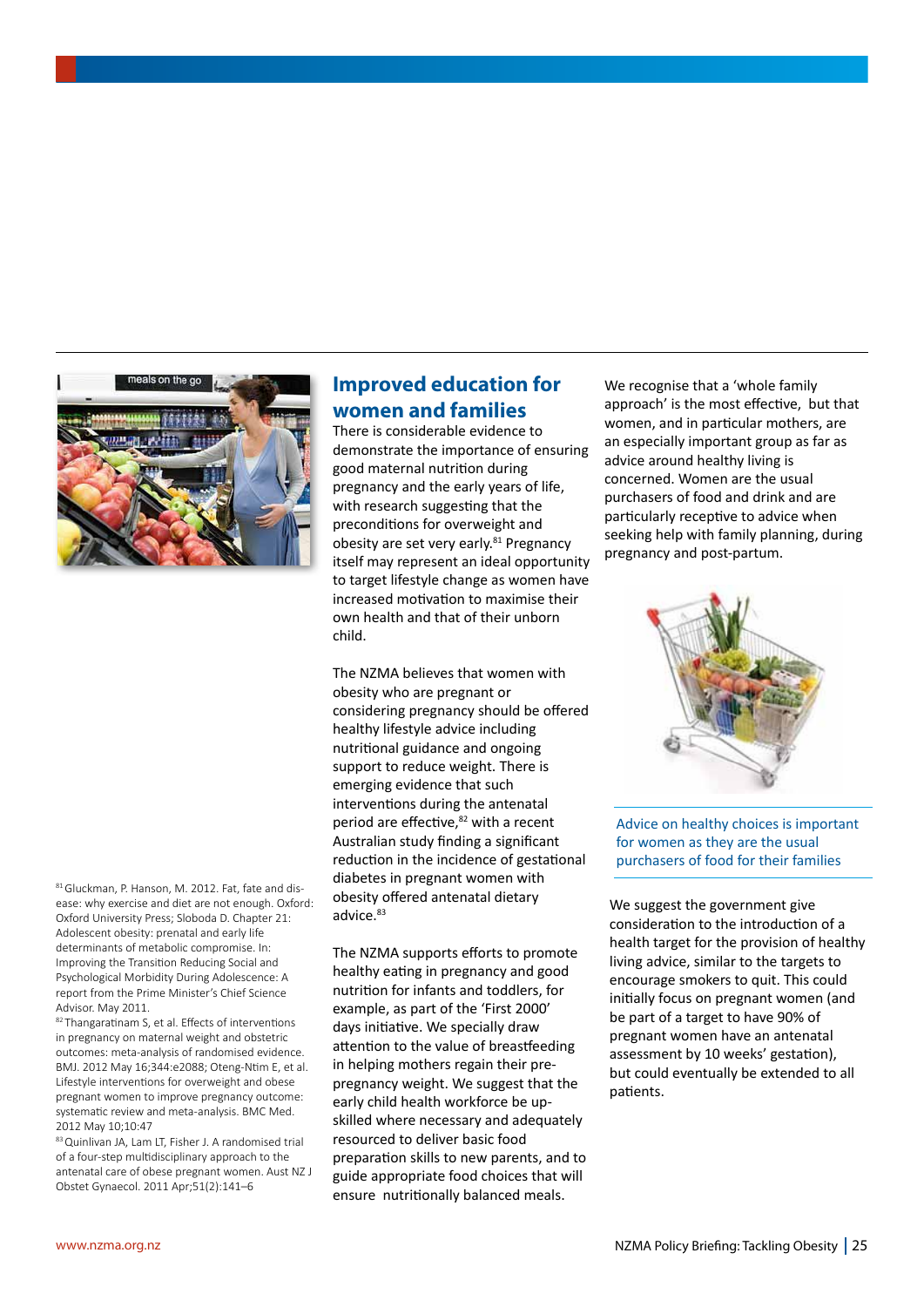## Key recommendations

**The NZMA** recommends a multifaceted, whole-of-society approach to tackle the obesity epidemic. To facilitate a coordinated response, we suggest the establishment of an overarching national strategy on obesity that includes representation from all relevant ministries and agencies. While this policy briefing is intended for a diverse audience, we contend that government is in the best position to implement the policies and regulations necessary to mitigate the obesogenic environment and thus support individuals to **make the healthy choice the easy choice.**

Recommendations to tackle obesity must be based on the best available evidence and should adopt the precautionary principle. Given current fiscal constraints, policies that are the most cost-effective should receive priority. Nevertheless, the NZMA recommends that obesity be recognised as a public health crisis in New Zealand, and that the resources allocated for

1

2

3

4

researching, preventing and treating obesity are commensurate with the scale of the problem.

The following recommendations, directed primarily at doctors, politicians and policy makers, are intended to serve as the basis for an integrated approach to halt and reverse the obesity epidemic.

Health professionals should take every opportunity to engage sensitively with patients who are obese, providing them with advice for healthy living and directing them to exercise and nutrition programmes as appropriate. Recognising and acting on obesity in childhood is of particular importance.

Community-based approaches to obesity, as well as nutrition and exercise programmes, should be expanded across the country. These approaches need to be complemented by policy and regulatory initiatives.

Greater protection from the marketing of unhealthy food should be afforded to children. This should entail a more stringent statutory regulatory regime that addresses all forms of marketing including product packaging and sponsorships.

The use of fiscal instruments in the New Zealand context should be evaluated as a means of influencing food consumption, with priority given to a tax for SSB.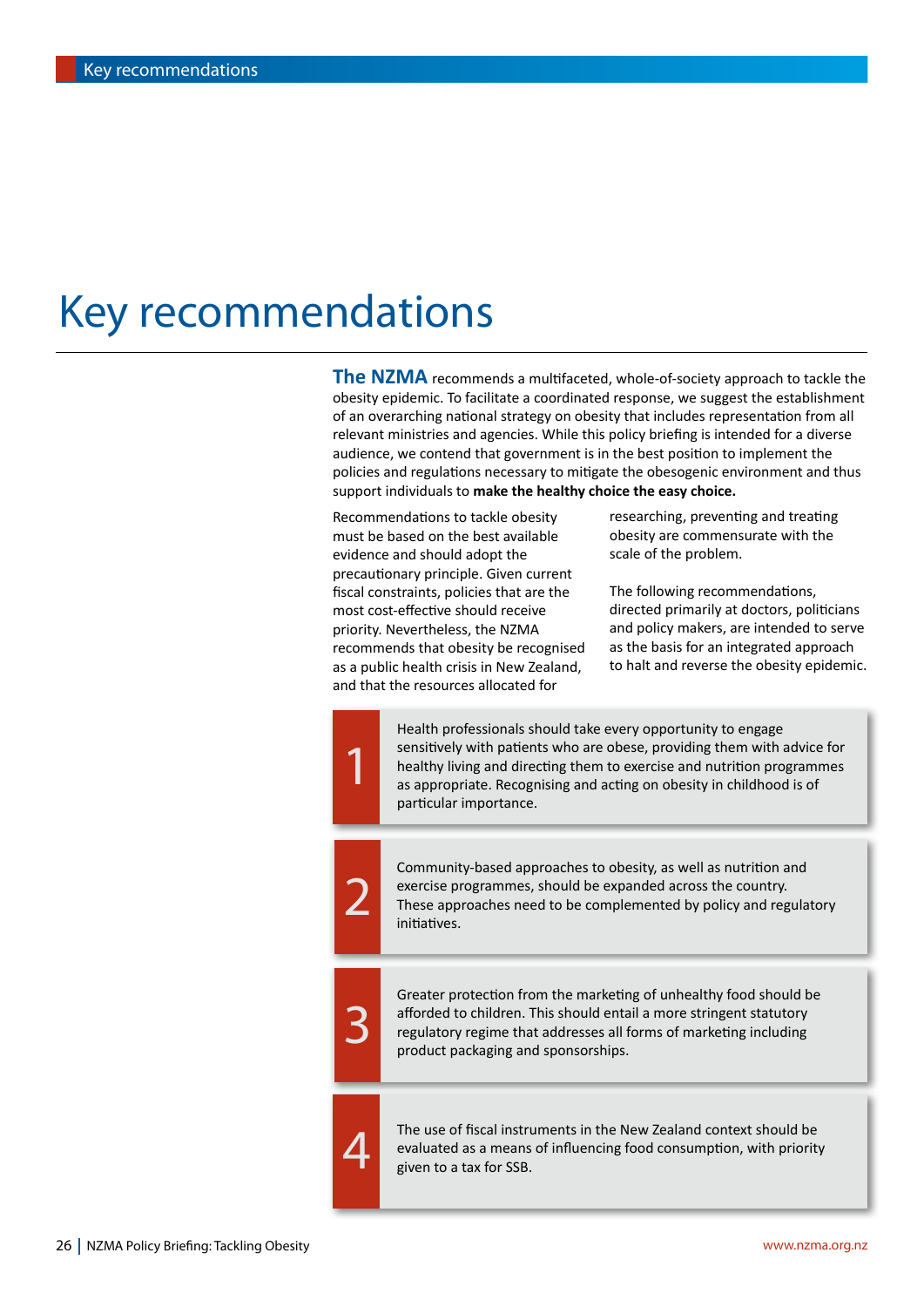### *Key recommendations continued:*

5 6 7 8  $\mathbf Q$ 10 A consistent and easy-to-understand food labelling system, preferably the traffic light concept, should be developed and implemented on the front of packaging to help inform consumers about their food choices. Restaurants and fast food outlets should be encouraged to develop visible calorie indicators. Food and nutrition guidelines should be introduced in school canteens and in all public services including hospitals. Nutrition should be included as part of the mandatory curriculum in schools. The licensing of fast food premises should be audited by local authorities, with a view to reducing the proximity of fast food outlets to schools and leisure centres. Local authorities should work with public health officials to conduct health impact assessments of planning decisions to facilitate urban environments that support physical activity. The concept of a health target around the provision of healthy living advice for pregnant women should be considered, eventually expanding this to all patients.

**Crucially,** all measures to address obesity, including those recommended above, must be subject to rigorous evaluation, with appropriate adjustments and modifications as required.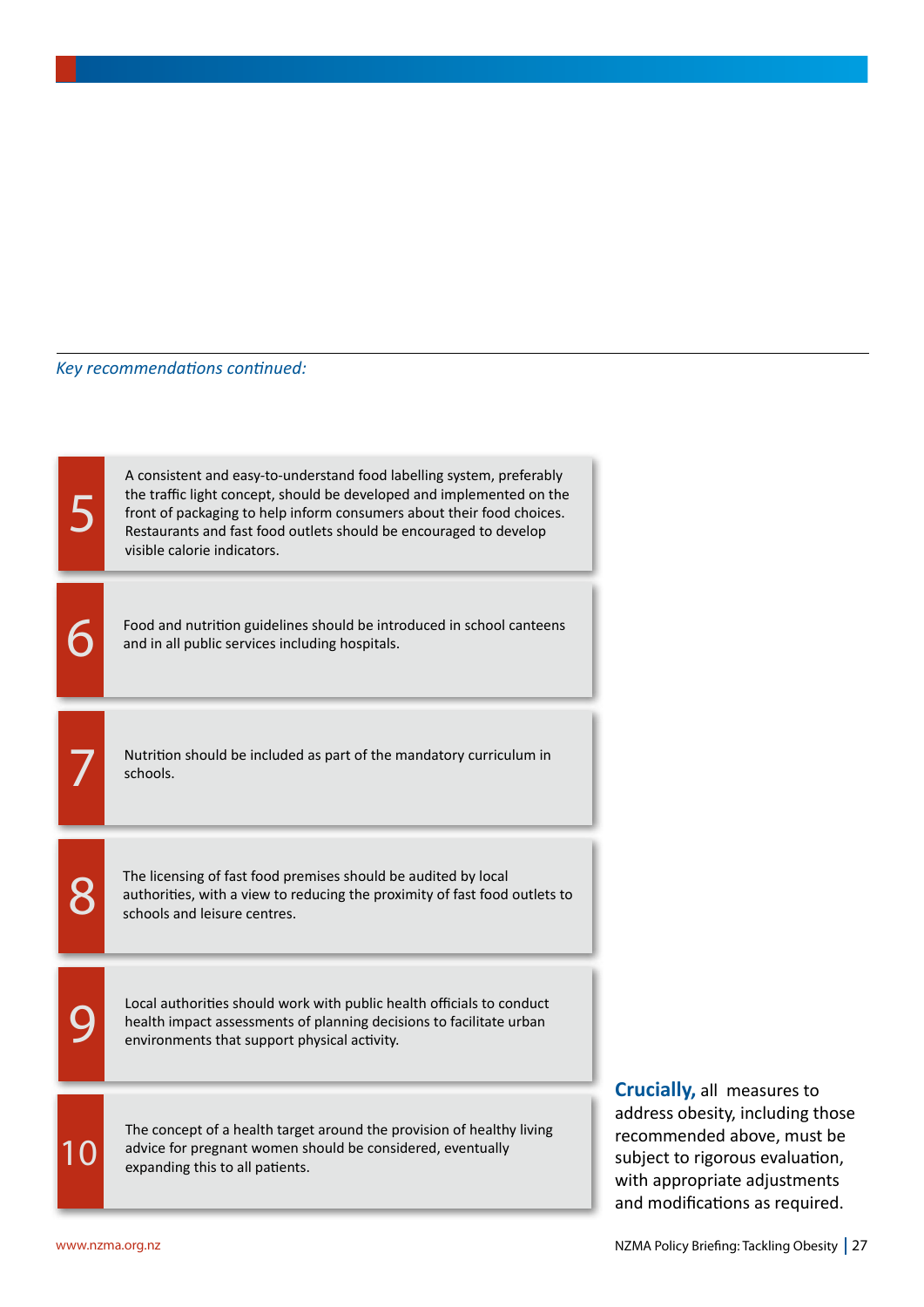## Conclusion



**Obesity** represents a public health crisis in New Zealand, with major implications for our health and well being, as well as the future sustainability of our health system.

Existing approaches to obesity have generally been piecemeal and have failed to halt the growing rate of obesity in New Zealand. Obesity is higher in Māori and Pacific peoples, and is strongly associated with deprivation. The NZMA believes that doctors have an important role to advocate for, and help design, policies to combat obesity.

Measures to address the obesity epidemic must be informed by the best available evidence and should apply the precautionary principle. Ideological preferences and vested commercial interests should not exert influence over sound public health policy and advice.

While tackling obesity requires a multifaceted, whole-of-society approach, we contend that government is in the best position to introduce policies and

regulations to mitigate the obesogenic environment so that the healthy choice is also the easy choice. These policy and regulatory measures are needed to complement community-based approaches to tackling obesity. Many of the recommendations above are highly cost effective.

When it comes to halting and reversing the obesity epidemic, New Zealand must do better. As a nation, we cannot afford to continue with the fragmented approach that has characterised efforts to tackle obesity to date. We hope this briefing document will provide a robust platform for policy makers to build an effective, integrated response to one of the biggest public health challenges we are facing in the twenty first century.

**"Obesity prevention policies do not proscribe particular eating and physical activity behaviours and are thus much less intrusive of human liberties than many policies already in place to control other public health programmes."84**

84 Swinburn BA, Sacks G, Hall KD, et al. The global obesity pandemic: shaped by global drivers and local environments. Lancet. 2011 Aug 27;378(9793):804–14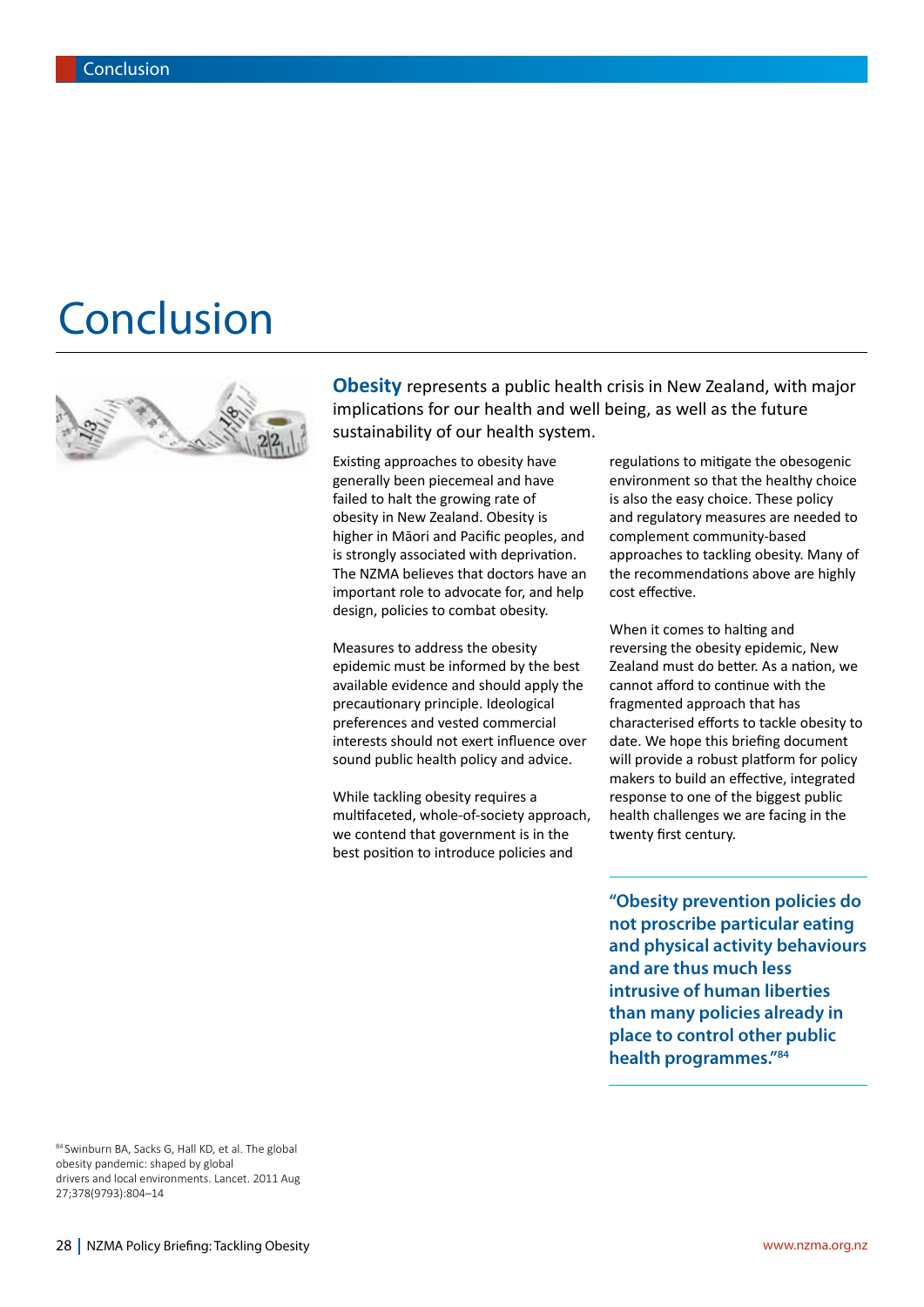Any approach to obesity must be multi-faceted, comprehensive and involve a 'whole-of-society' approach. *We must aim to make the healthy choice the easy choice.*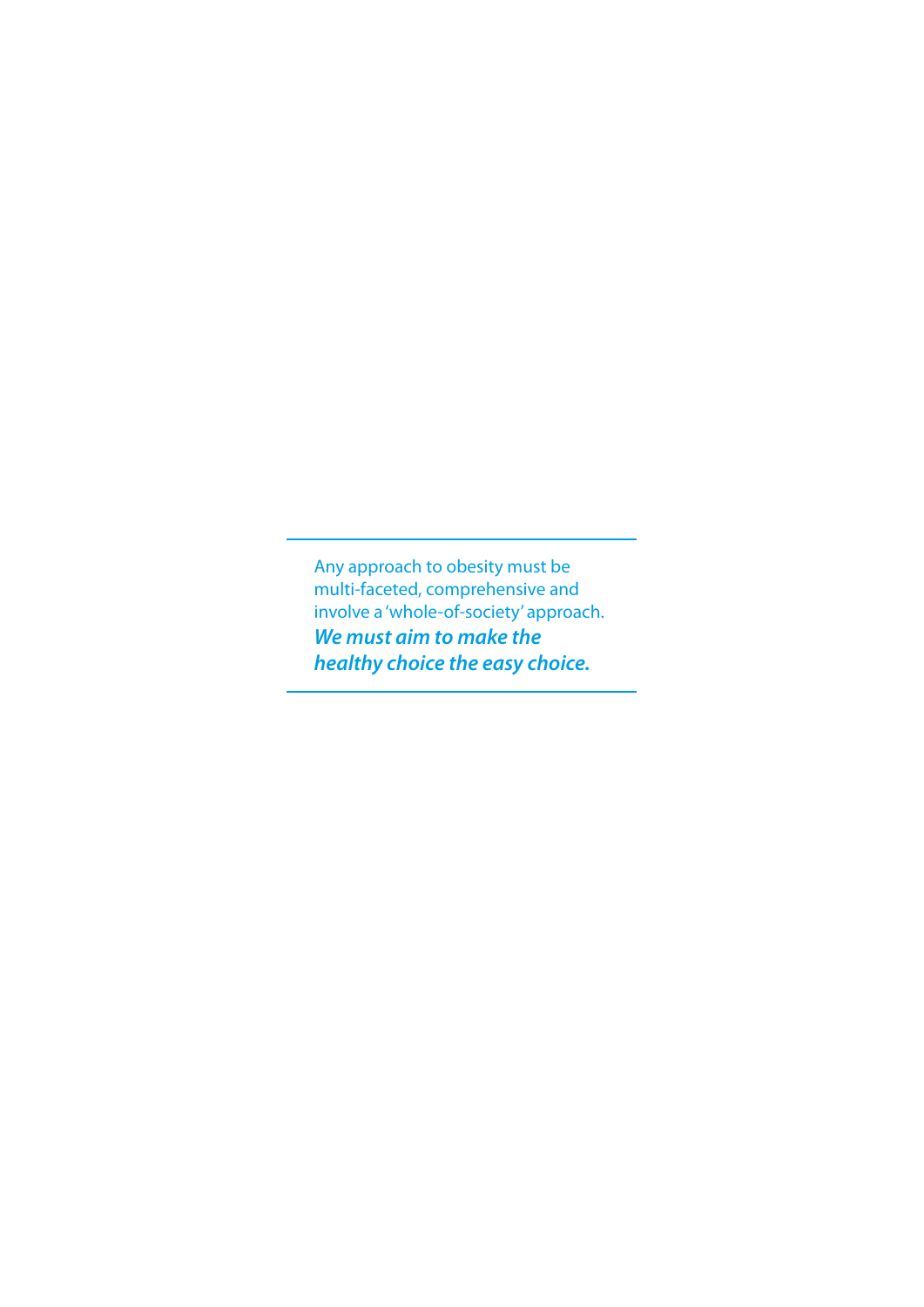# References

Academy of Medical Royal Colleges. Measuring up: the medical profession's prescription for the nation's obesity crisis. London. February 2013. Available from www.aomrc.org. uk/publications/statements/doc\_view/9673 measuring-up.html

Australian Institute of Health and Welfare. The relationship between overweight, obesity and cardiovascular disease: a literature review prepared for the National Heart Foundation Australia. 2004. Cardiovascular disease series no. 23. Cat. no. CVD 29. Canberra. Available from www.aihw.gov.au/ publication-detail/?id=6442467667

Anandacoomarasamy A, et al. Influence of BMI on health-related quality of life: comparison between an obese adult cohort and age-matched population norms. Obesity (Silver Spring). 2009 Nov;17(11):2114–8

Anon. Urgently needed: a framework convention for obesity control. Lancet 2011;378:741

Advertising Standards Authority. Children's Code for Advertising Food 2010. Available from www.asa.co.nz/code\_children\_food. php

Advertising Standards Authority. Code for Advertising to Children 2010. Available from www.asa.co.nz/code\_children.php

Basen-Engquist K, Chang M. Obesity and cancer risk: recent review and evidence. Curr Oncol Rep. 2011 Feb;13(1):71–6

Bowers S, Signal L, Jenkin G. Does current industry self-regulation of food marketing in New Zealand protect children from exposure to unhealthy food advertising? Report prepared for the Cancer Society of New Zealand by the Health Promotion and Policy Research Unit, University of Otago Wellington. Available from http://www.otago.ac.nz/wellington/otago036971.pdf

Briggs AD, et al. Overall and income specific effect on prevalence of overweight and obesity of 20% sugar sweetened drink tax in UK: economic and comparative risk assessment modelling study. BMJ. 2013 Oct 31;347:f6189

Cairns G, Angus K, Hastings G. The extent, nature and effects of food promotion to children: a review of the evidence to December 2008. Geneva, World Health Organization, 2009.

Campos S, et al. Nutrition labels on prepackaged foods: a systematic review. Public Health Nutr. 2011 Aug;14(8):1496–506

Carter MA, et al. Food, fizzy, and football: promoting unhealthy food and beverages through sport — a New Zealand case study. BMC Public Health. 2013 Feb 11;13:126. doi: 10.1186/1471-2458-13-126

Carter OB, et al. Children's understanding of the selling versus persuasive intent of junk food advertising: implications for regulation. Soc Sci Med. 2011 Mar;72(6):962–8

Carter R, et al. Assessing cost-effectiveness in obesity (ACE-obesity): an overview of the ACE approach, economic methods and cost results. BMC Public Health. 2009 Nov 18;9:419. doi: 10.1186/1471-2458-9-419

Cavill N, Hillsdon M, Anstiss T. Brief interventions for weight management. Oxford: National Obesity Observatory, 2011. Available from http://www.noo.org.uk/uploads/doc/ vid\_10702\_BIV2.pdf

Chan, et al. Obesity, fat distribution and weight gain as risk factors for clinical diabetes in men. Diabetes Care 1994; 17: 961–969

Chief Medical Officers of England, Scotland, Wales, and Northern Ireland (2011). Start active, stay active: a report on physical activity for health from the four home countries' Chief Medical Officers. P17. Department of Health.

Clinton J, McNeill R, Broadbent R, Appleton-Dyer S, Leeson H, Brown P. Overview of the Let's Beat Diabetes evaluation 2009: final report. Auckland UniServices Limited, The University of Auckland: Auckland, 2009

Clinton J, McNeill, Andrews S, for the Nelson Marlborough District Health Board. Summary of the Evaluation of the Nutrition and Physical Activity Programme: 2007-2010 Final Report. April 2011. Available from www. healthyas.org.nz/wp-content/uploads/NPA-SummaryEvaluation-Report-2007-2010-Finalversion-27-04-11.pdf

Colditz GA, et al. Weight as a risk factor for clinical diabetes in women. Am J Epidemiol 1990; 13: 501–513.

Cole TJ, Bellizzi MC, Flegal KM, et al. 2000. Establishing a standard definition for child overweight and obesity worldwide: international survey. British Medical Journal 320(7244):1240–3

Escobar MAC, Veerman JL, Tollman SM, et al. Evidence that a tax on sugar sweetened beverages reduces the obesity rate: a metaanalysis. BMC Public Health 2013, 13:1072 doi: 10.1186/1471-2458-13-1072

Galtier-Dereure F, Boegner C, Bringer J. Obesity and pregnancy: complications and cost. Am J Clin Nutr. 2000 May;71(5 Suppl):1242S– 8S

Gillett M, Royle P, Snaith A, et al. Non-pharmacological interventions to reduce the risk of diabetes in people with impaired glucose regulation: a systematic review and economic evaluation. Health Technol Assess. 2012 Aug;16(33):1–236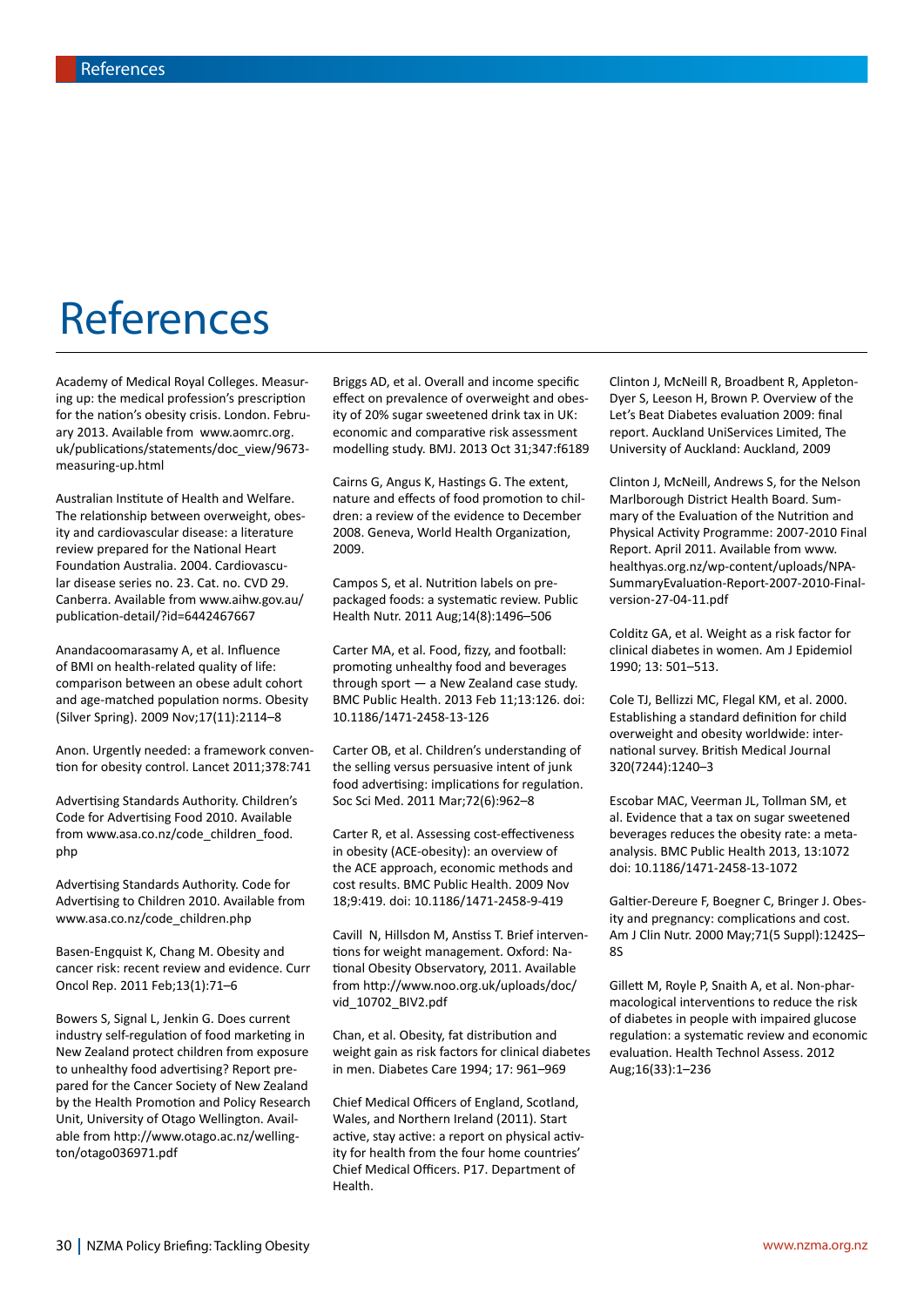Gluckman P. The role of evidence in policy formation and implementation: A report from the Prime Minister's Chief Science Advisor, September 2013, Available from URL: www.pmcsa.org.nz/wp-content/uploads/ The-role-of-evidence-in-policy-formationand-implementation

Gluckman P, Hanson, M. 2012. Fat, fate and disease: why exercise and diet are not enough. Oxford: Oxford University Press

Gortmaker S, et al. Changing the future of obesity: science, policy and action. Lancet 2011;378:838–47

Guh DP, Zhang W, Bansback N, et al. The incidence of co-morbidities related to obesity and overweight: a systematic review and meta-analysis. BMC Public Health. 2009 Mar 25;9:88

Haby MM, Vos T, Carter R, et al. A new approach to assessing the health benefit from obesity interventions in children and adolescents: the assessing cost-effectiveness in obesity project. Int J Obes (Lond). 2006 Oct;30(10):1463–75

Hastings G, et al. Review of the research on the effects of food promotion to children. Glasgow, University of Strathclyde, Centre for Social Marketing; 2003. Available from www. food.gov.uk/multimedia/pdfs/foodpromotiontochildren1.pdf

Hastings G, et al. The extent, nature and effects of food promotion to children: a review of the evidence. Geneva, World Health Organization, 2006. Available from www. who.int/dietphysicalactivity/publications/ Hastings\_paper\_marketing.pdf

Hawley KL, et al. The science on front-ofpackage food labels. Public Health Nutr. 2013 Mar;16(3):430–9

Hebden L, et al. Industry Self-regulation of Food Marketing to Children: Reading the Fine Print. Health Promotion Journal of Australia 2010;21(3):229-235

Horton ES. Effects of lifestyle changes to reduce risks of diabetes and associated cardiovascular risks: results from large scale efficacy trials. Obesity (Silver Spring). 2009 Dec;17 Suppl 3:S43–8

James P, Rigby N. Developing the political climate for action. In: Waters E, et al. Preventing childhood obesity: evidence, policy and practice. Oxford, UK:Blackwell, 2010:212–19

Jenkin G, Signal L, Thomson G. Nutrition policy in whose interests? A New Zealand case study. Public Health Nutr 2012;15(8):1483–8

Katzmarzyk PT, Lear SA. Physical activity for obese individuals: a systematic review of effects on chronic disease risk factors. Obes Rev 2012;13(2):95–105

Lal A, Moodie M, Ashton T, et al. Health care and lost productivity costs of overweight and obesity in New Zealand. Aust NZ J Public Health 2012;36(6):550–6

Lobstein T, Dibb S. Evidence of a possible link between obesogenic food advertising and child overweight. Obes Rev 2005;6(3):203–8.

Malam S, et al. Comprehension and use of UK nutrition signpost labelling schemes, BMRB Social Research for the Food Standards Agency, 2009. Available from www.food.gov. uk/multimedia/pdfs/pmpreport.pdf

Markowitz S, et al. Understanding the Relation Between Obesity and Depression: Causal Mechanisms and Implications for Treatment. Clinical Psychology: Science and Practice 2008; 15(1)1–20

McCombie L, Lean MEJ, Haslam D, and The Counterweight Research Group. Effective UK weight management services for adults. Clinical Obesity 2012, 2: 96–102.

McGinnis JM, Gootman JA, Kraak VI, eds. Food marketing to children and youth: threat or opportunity? Washington DC, Institute of Medicine, National Academies Press, 2006

McLean R, Hoek J, Hedderley D. Effects of alternative label formats on choice of highand low-sodium products in a New Zealand population sample. Public Health Nutr. 2012 May;15(5):783–91

Mercer C, Riini D, Hamerton H, Morrison L, McPherson B. Evaluating a healthy eating, healthy action program in small Māori communities in Aotearoa, New Zealand. Aust J Prim Health 2012; 19(1): 74–78

Ministry of Health. Assessment of the business case for the management of adult morbid obesity in New Zealand. Wellington: Ministry of Health 2008

Ministry of Health. 2012. The Health of New Zealand Adults 2011/12: Key findings of the New Zealand Health Survey. Wellington: Ministry of Health. Available from www.health. govt.nz/publication/health-new-zealandadults-2011-12

Ministry of Health. 2013. Health Loss in New Zealand: A report from the New Zealand Burden of Diseases, Injuries and Risk Factors Study, 2006–2016. Wellington: Ministry of Health. Available from www.health.govt.nz/ system/files/documents/publications/healthloss-in-new-zealand-final.pdf

Ministry of Health. 2013. New Zealand Health Survey: Annual update of key findings 2012/13. Wellington: Ministry of Health. Available from www.health.govt.nz/publication/new-zealand-health-survey-annualupdate-key-findings-2012-13

Mhurchu CN, Eyles H, Genc M, Blakely T. Twenty percent tax on fizzy drinks could save lives and generate millions in revenue for health programmes in New Zealand. NZMJ 14 February 2014, Vol 127 No 1389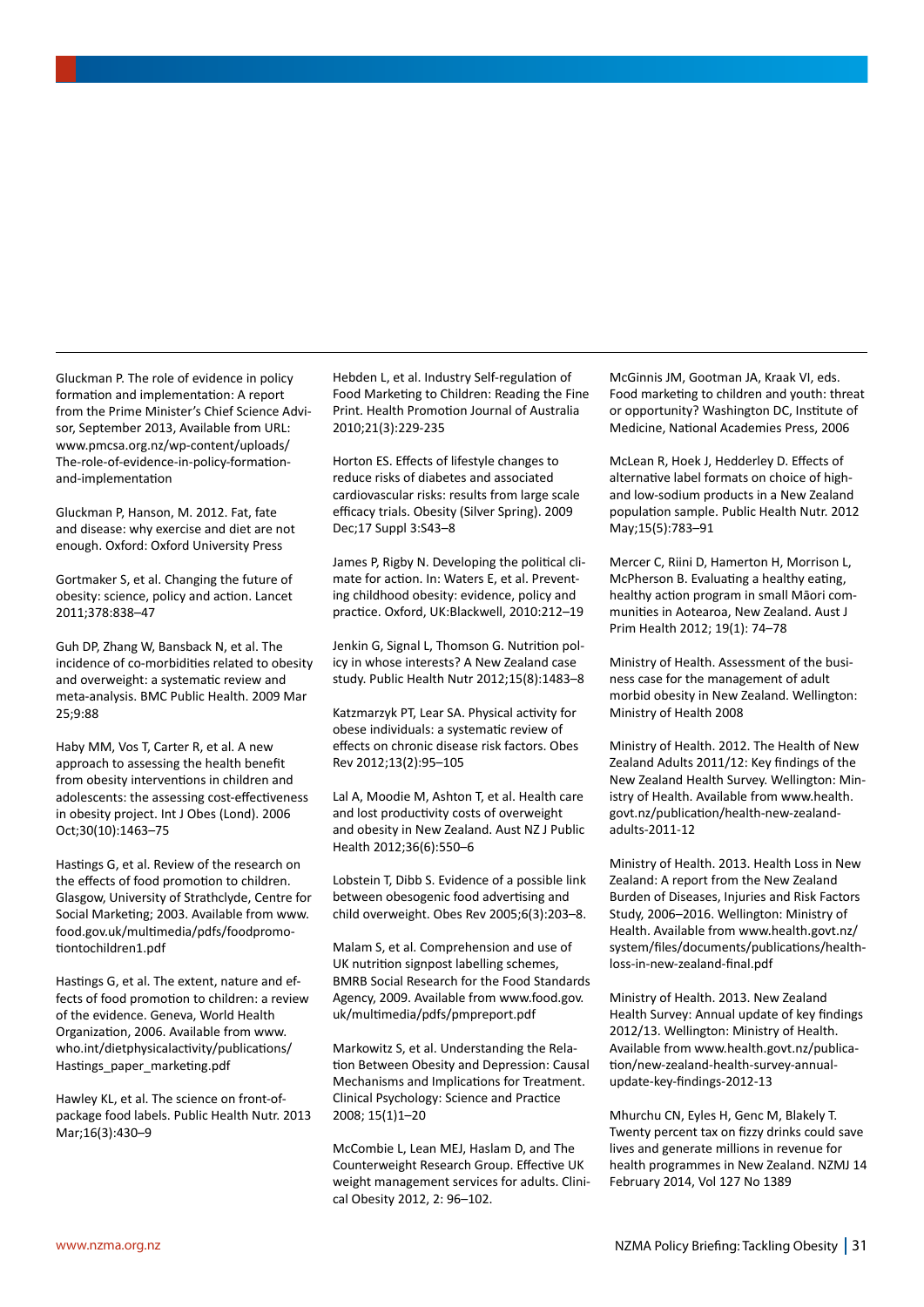Mytton OT, Clarke D, Rayner M. Taxing unhealthy food and drinks to improve health. BMJ 2012;344:e293

Navigator. Consumer Response to Nutrition Information Available in Catering Outlets. Report for the Food Standards Agency. March 2009. Available from www.food.gov.uk/multimedia/pdfs/cateringoutletreport.pdf

New Zealand Medical Association. Code of Ethics for the New Zealand Medical Profession, Wellington, 2008. Available from www. nzma.org.nz/sites/all/files/Code\_of\_Ethics. pdf

New Zealand Medical Association. Consensus Statement on the Role of the Doctor in New Zealand, November 2011. Available from www.nzma.org.nz/sites/all/files/ps\_RoD.pdf

Nichols MS, Silva-Sanigorski Ad, Cleary JE, et al. Decreasing trends in overweight and obesity among an Australian population of preschool children. Int J Obes (Lond). 2011 Jul;35(7):916–24

OECD (2013), "Overweight and obesity", in OECD Factbook 2013: Economic, Environmental and Social Statistics, OECD Publishing. Available from www.oecd-ilibrary.org/economics/oecd-factbook-2013/overweight-andobesity\_factbook-2013-100-en

Olds T, Maher C, Zumin S, et al. Evidence that the prevalence of childhood overweight is plateauing: data from nine countries. Int J Pediatr Obes. 2011 Oct;6(5-6):342–60

Oteng-Ntim E, Varma R, Croker H, et al. Lifestyle interventions for overweight and obese pregnant women to improve pregnancy outcome: systematic review and meta-analysis. BMC Med. 2012 May 10;10:47

Pi-Sunyer X. The medical risks of obesity. Postgrad Med. 2009 Nov;121(6):21–33

Pulgarón ER. Childhood obesity: a review of increased risk for physical and psychological comorbidities. Clin Ther. 2013 Jan;35(1):A18–32

Quinlivan JA, Lam LT, Fisher J. A randomised trial of a four-step multidisciplinary approach to the antenatal care of obese pregnant women. Aust N Z J Obstet Gynaecol. 2011 Apr;51(2):141–6

Renehan AG, Tyson M, Egger M, et al. Body-mass index and incidence of cancer: a systematic review and meta-analysis of prospective observational studies. Lancet. 2008 Feb 16;371(9612):569-78

Roberto CA, et al. Evaluation of consumer understanding of different front-of-package nutrition labels, 2010-2011. Prev Chronic Dis. 2012 Sep;9:E149

Rush EC, et al. An evaluation of nutrition and physical activity in Waikato primary schools. Project Energize: June 2008-2011. Available from weightmanagement.hiirc.org.nz/ page/29135

Rush E, McLennan S, Obolonkin V, et al. Project Energize: whole-region primary school nutrition and physical activity programme; evaluation of body size and fitness 5 years after the randomised controlled trial. Br J Nutr. 2014 Jan 28;111(2):363–71

Sassi F. Obesity and the economics of prevention; fit not fat. Paris, France: OECD, 2010. Available from http://www3.wfanet.org/ documents/3/OECD\_Fitnotfat.pdf

Sassi F, et al. OECD Health Working Paper No. 48: improving lifestyles, tackling obesity: the health and economic impact of prevention strategies, 2009. Available from www.oecdilibrary.org/social-issues-migration-health/ improving-lifestyles-tackling-obesity-thehealth-and-economic-impact-of-preventionstrategies\_220087432153

School Food Trust (2012). The impact of school food standards on diet, behaviour and growth presentation. Available from www. childrensfoodtrust.org.uk/research/schoolfoodstandardsresearch

Sloboda D. Chapter 21: Adolescent obesity: prenatal and early life determinants of metabolic compromise. In: Improving the Transition Reducing Social and Psychological Morbidity During Adolescence: A report from the Prime Minister's Chief Science Advisor, May 2011. Available from www.pmcsa.org. nz/wp-content/uploads/Improving-the-Transition-report.pdf

Sjöström L. Review of the key results from the Swedish Obese Subjects (SOS) trial — a prospective controlled intervention study of bariatric surgery. J Intern Med 2013; 273(3):219–34

Stockley R, et al. Citizens' forums on food: front of pack nutrition labelling. BMRB Social Research for the Food Standards Agency, 2010. Available from www.food.gov.uk/multimedia/pdfs/citforumfop.pdf

Swinburn B, Wood A. Progress on obesity prevention over 20 years in Australia and New Zealand. Obes Rev 2013; 14 (Suppl. 2), 60–68

Swinburn BA, Sacks G, Hall KD, et al. The global obesity pandemic: shaped by global drivers and local environments. Lancet. 2011 Aug 27;378(9793):804–14.

Swinburn B, Egger G. Analyzing and influencing obesogenic environments. In: Bray G, Bouchard C, eds. Handbook of obesity: clinical applications. 3rd edn. New York: Informa Health Care, 2008:177–93

Swinburn B, Sacks G, Lobstein T, et al. The 'Sydney Principles' for reducing the commercial promotion of foods and beverages to children. Public Health Nutr. 2008 Sep;11(9):881–6.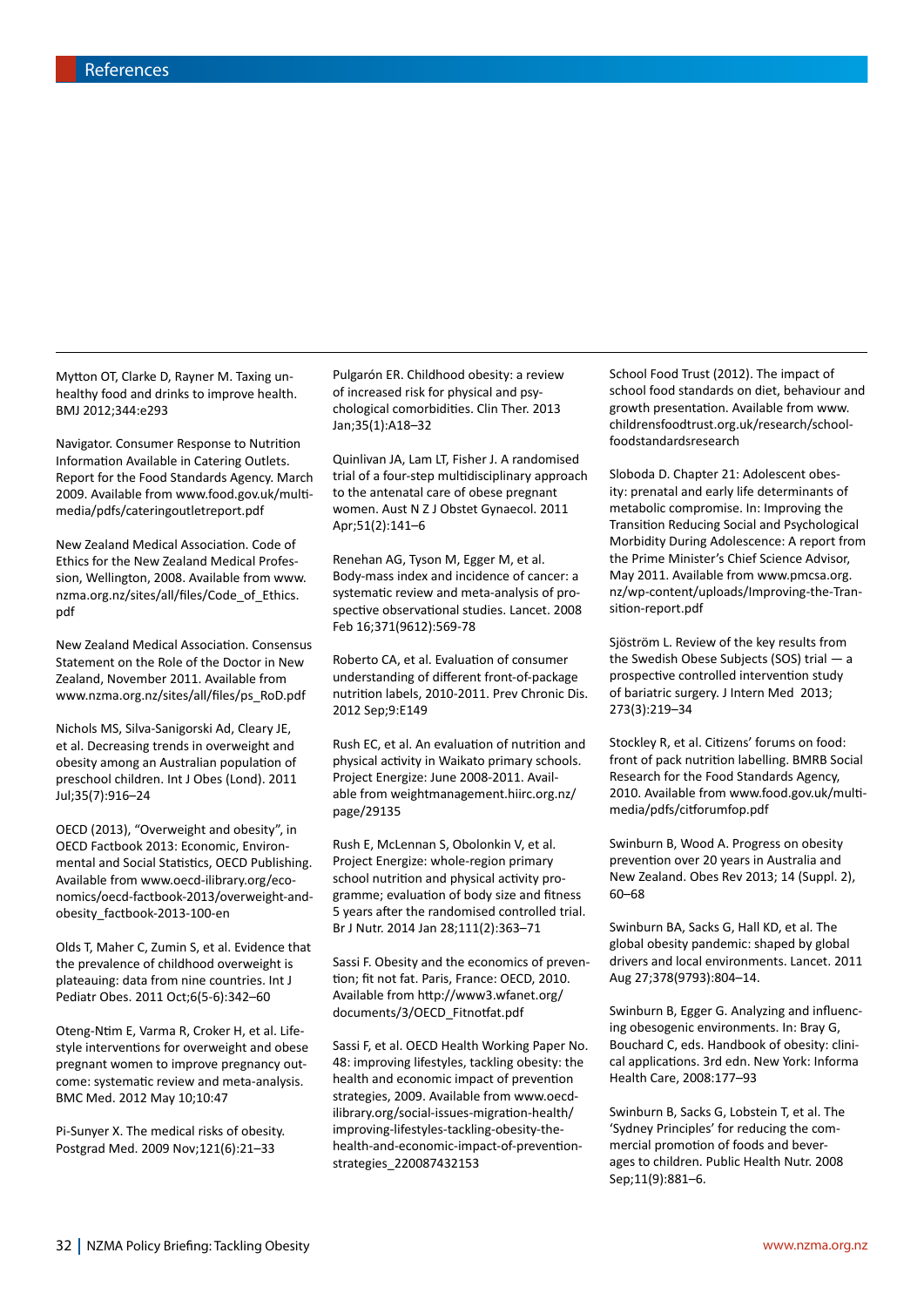Taylor RW, McAuley KA, Barbezat W, et al. APPLE Project: 2-y findings of a communitybased obesity prevention program in primary school age children. Am J Clin Nutr. 2007; 86(3): 735–42

Taylor RW, McAuley KA, Barbezat W, et al. Two-year follow-up of an obesity prevention initiative in children: the APPLE project. Am J Clin Nutr. 2008; 88:1371–7

Thangaratinam S, Rogozinska E, Jolly K, et al. Effects of interventions in pregnancy on maternal weight and obstetric outcomes: meta-analysis of randomised evidence. BMJ. 2012 May 16;344:e2088

Thomas DM, Bouchard C, Church T, et al. Why do individuals not lose more weight from an exercise intervention at a defined dose? An energy balance analysis. Obes Rev. 2012 Oct;13(10):835–47

Thornley L, Signal L, Thomson G. Does industry regulation of food advertising protect child rights? Critical Public Health 2010; 20, 25–33

TVNZ & Mediaworks. ThinkTV Advertising on Television. Getting it right for children. 2008. Available from www.thinktv.co.nz/wp-content/uploads/Booklet\_Mar\_2011.pdf

Vartanian LR, Schwartz MB, Brownell KD. Effects of soft drink consumption on nutrition and health: a systematic review and meta-analysis. Am J Public Health. 2007 Apr;97(4):667–75

Vos T, et al. Assessing Cost-Effectiveness in Prevention (ACE–Prevention): Final Report. 2010. University of Queensland, Brisbane and Deakin University, Melbourne. Available from www.sph.uq.edu.au/docs/BODCE/ACE-P/ACE-Prevention\_final\_report.pdf

Wolin KY, Carson K, Colditz GA. Obesity and cancer. Oncologist. 2010;15(6):556-65

World Health Assembly (2013). Follow-up to the Political Declaration of the High-level Meeting of the General Assembly on the Prevention and Control of Non-communicable Diseases. Sixty-sixth World Health Assembly. 27 May 2013. Available from http://apps. who.int/gb/ebwha/pdf\_files/WHA66/A66\_ R10-en.pdf

World Health Organization. Ottawa Charter for Health Promotion. Ottawa: First International Conference on Health Promotion; 1986. Report No: WHO/HPR/HEP/95.1. Available from www.api.or.at/sp/alcoholpolicy%20dokumente/e90%20ottawa%20 20charter\_engl.pdf

World Health Organization (2012). A framework for implementing the set of recommendations on the marketing of foods and non-alcoholic beverages to children. WHO. Available from www.who.int/dietphysicalactivity/framework\_marketing\_food\_to\_children/en/

World Health Organization (2010). Set of recommendations on the marketing of foods and non-alcoholic beverages to children. WHO. Available from whqlibdoc.who.int/ publications/2010/9789241500210\_eng.pdf

Withrow D, Alter DA. The economic burden of obesity worldwide: a systematic review of the direct costs of obesity. Obes Rev 2011;12:131–41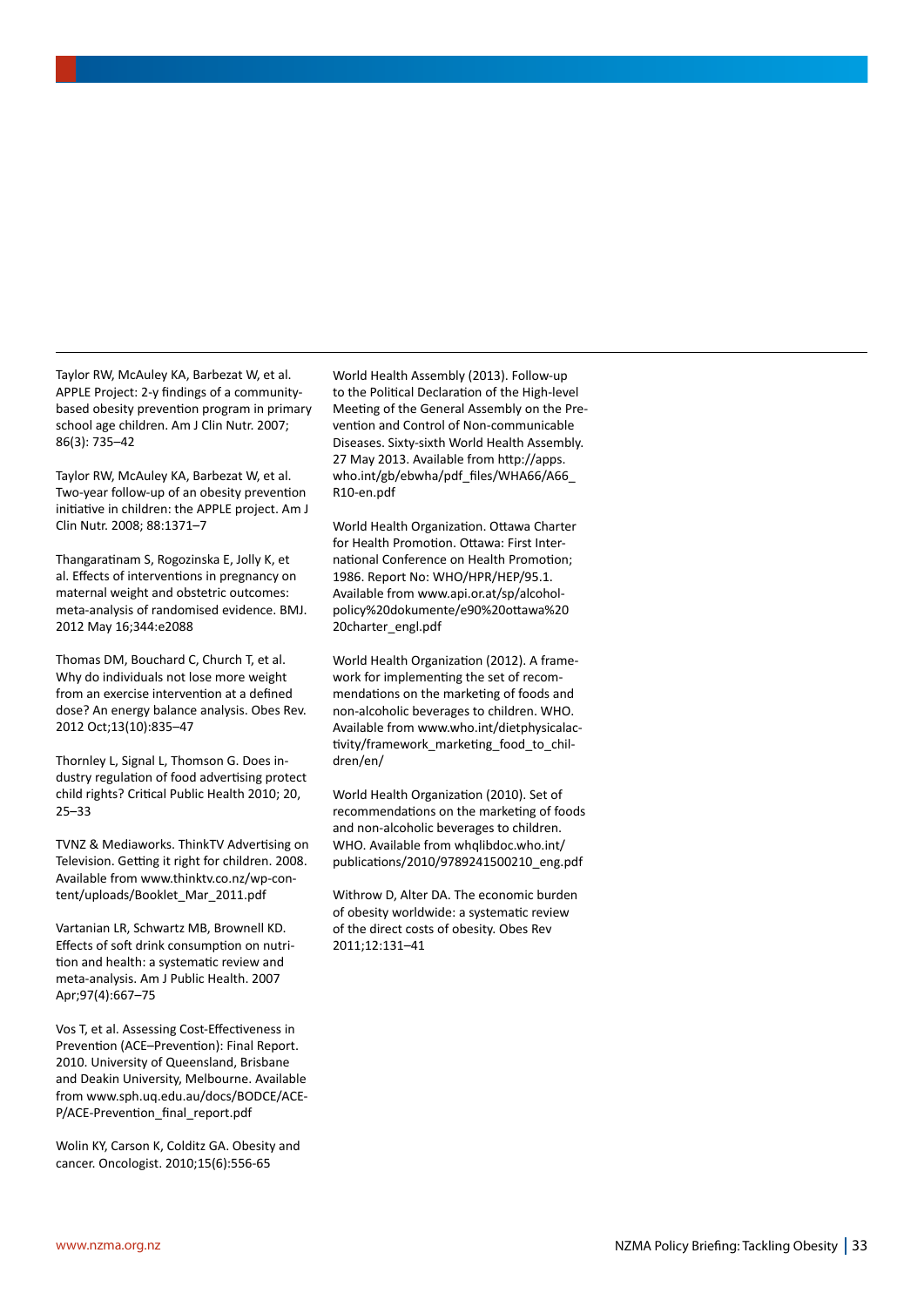### Image Credits

#### p.5

Image taken from: http://www.copyright. com.au/assets/images/Stethoscope%20 on%20book%20-%20large.

#### p.10

Image taken from: www.shutterstock.com ©prapass

#### p.11

Image taken from: http://newsnetwork. mayoclinic.org/discussion/what-will-it-taketo-reverse-the-obesity-epidemic#sthash. Sfj04yVz.dpuf

#### p.14

Project Energize images taken from: http://www.waikatodhb.govt.nz/events/ pageid/2145872029/Project\_Energize.html Apple project image taken from: http://www. otago.ac.nz/diabetes/research/apple.html

#### p.15

mm'sTM image from: http://static.stuff.co.nz/ files/MandMapp

#### p.16

Coco Pops™ image taken from: http://www. abitofhome.ca/kelloggs-coco-pops-375g.html Kid watching TV image taken from: http:// topnews.net.nz/content/228177-childrentargeted-advertisers-junk-food-report

#### p.17

Happy MealTM image taken from: http://blog. photocalorie.com/2010/11/04/san-franciscobans-toys-from-mcdonalds-happy-meals/ Can image taken from: http://www.thedieline.com/blog/2012/6/12/coca-cola-packaging-for-the-olympic-games.html

#### p.20

Shopping basket image taken from: http:// www.healthyeating.org/Healthy-Eating/ Healthy-Living/Health-Nutrition/Article-Viewer/Article/409/pack-nutrition-into-yourfood-choices.aspx Glass image taken from: http://www.thelunchtray.com/bloomberg-vs-soda-my-piecein-the-guardian/

#### p. 21

School children image taken from: http:// www.thisisartlincs.org.uk/section\_popup. asp?object=image&docId=60275&object id=65606

#### p.23

Literacy image taken from: http://www.literacyvolunteersofgloucester.org/ Traffic-light food lable images from: http:// www.eatwellscotland.org/foodlabels/trafficlights/index.html and

http://www.celsias.com/article/traffic-lightfood-labels-make-healthy-choices-eas/ Nutrition information panel image from: http://www.tiptop.com.au/healthnutrition/ food-labelling

#### p.24

Menu image taken from: http://abcnews. go.com/Health/calorie-counts-accurate/ Traffic-light lable image taken from: http:// www.theguardian.com/lifeandstyle/2010/ jun/16/meps-reject-traffic-light-food-labelling

#### p.25

Woman shopping image taken from: http:// www.thepregnancyzone.com/prenatal-care/ pregnancy-diet/pros-and-cons-in-pregnancynutrition-guide/ Shopping trolley image taken from: http:// www.aisquared.com/blog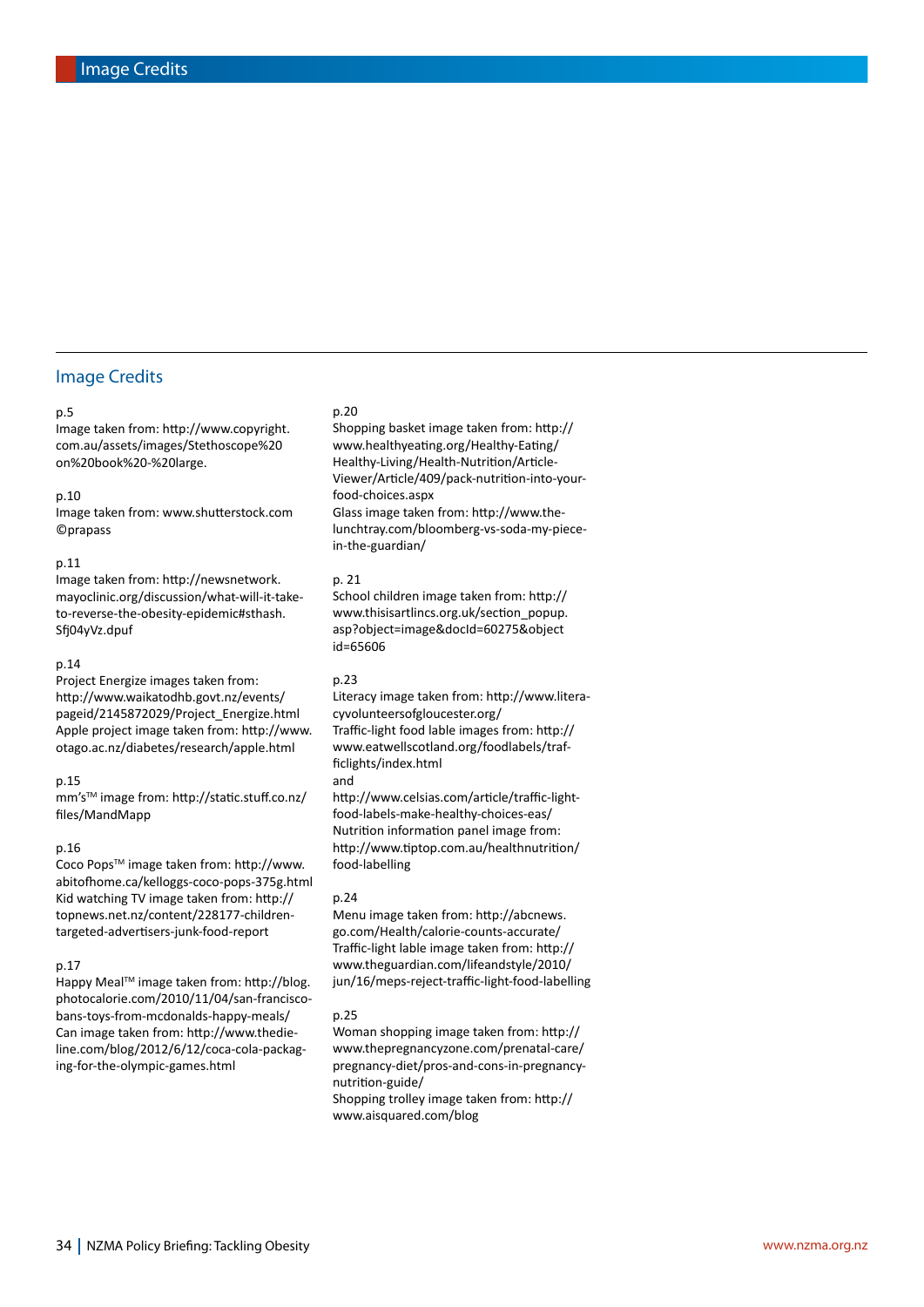## About the NZMA



**The NZMA is the country's largest voluntary pan-professional medical organisation with over 5,000 members. Our members come from all disciplines within the medical profession and include general practitioners, doctors-in-training, specialists and medical students.** 

#### **Statement of purpose**

The NZMA aims to provide leadership of the medical profession, and promote:

- professional unity and values, and
- the health of all New Zealanders.

### **The key roles of the NZMA are:**

- to provide advocacy on behalf of doctors and their patients
- to provide support and services to members and their practices
- to publish and maintain the Code of Ethics for the profession
- to publish the New Zealand Medical Journal.

The NZMA works closely with many other medical and health organisations, and provides forums which consider pan-professional issues and policies.

This policy briefing on tackling obesity replaces our earlier position statement on Obesity. It has been developed following extensive consultations with our Board and Advisory Councils. We have also sought feedback from various other medical organisations.